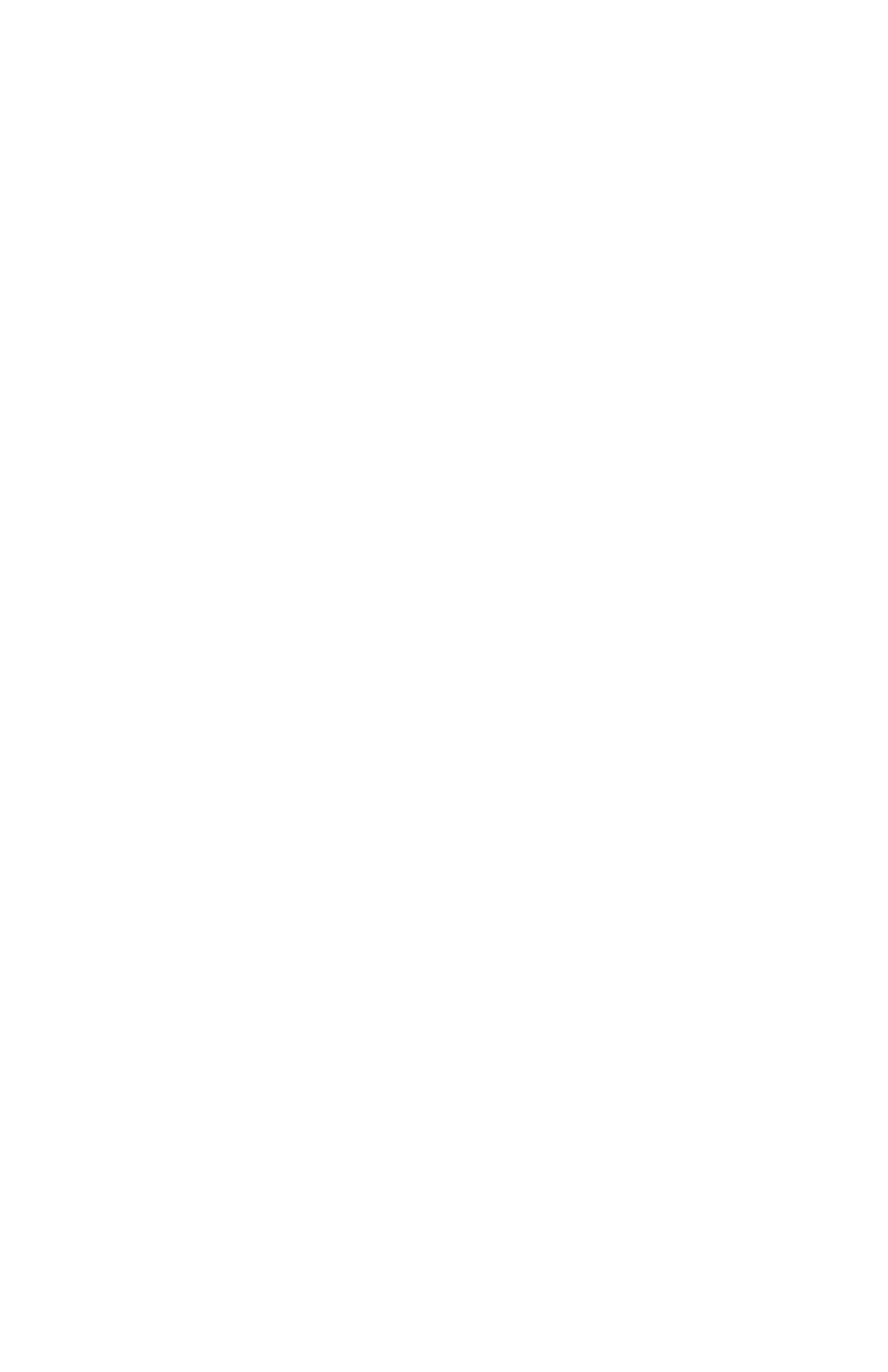## **Monthly Premium Creditor's Group Insurance – Line of Credit**

This Product Guide and Certificate of Insurance (together the "Product Guide") describes the optional insurance coverage for which you have enrolled and also acts as your certificate of insurance. Please read it together with a copy of your completed Insurance Enrolment provided to you by the Group Policyholder.

This Product Guide contains important information about your insurance, including terms and conditions which may exclude, restrict or limit your coverage or benefits. This Product Guide includes information on all insurance coverage available under the Group Policy, including those that you may not have selected.

A summary of the principal provisions of the Group Policy is outlined in the following pages. If there is any conflict between the terms and conditions of the Product Guide and those described in the Group Policy, the terms and conditions of the Group Policy shall govern.

In this Product Guide, certain words have specific and defined meanings. These terms are explained under the heading "Definitions" and in other places throughout this document.

For the purpose of this Product Guide, the terms "you" and "your" reference each individual:

- a) who is eligible for insurance under the Group Policy, meaning a natural person (or persons) who has (or have) obtained a Line of Credit with the Group Policyholder:
	- i) for which they are liable and have a legal obligation to repay, either in whole or in part, as a borrower, co-borrower, co-signer, guarantor or endorser; or
	- ii) in the case of a Business, have a legal obligation to repay the Line of Credit to the Group Policyholder either as a Business owner, key person, or any person associated with the Business who is obligated to the debt;
- b) who is named on the Insurance Enrolment and has enrolled for one or more types of insurance under the Group Policy;
- c) for whom we have received the Premium; and
- d) to whom we have issued a Product Guide.

The terms "we", "us", "our" and "Co-operators Life" refer to the Co-operators Life Insurance Company.

You may, at any time, request a copy of the Group Policy and any amendments made to it by contacting the Group Policyholder.

Please read this carefully and keep it in a safe place. You may need to refer to it later if you have questions about your insurance or if you need to make a claim.

### **Questions**

#### **About Your Insurance**

If you have any questions about your insurance, please call Client Services at 1.800.263.9120.

#### **About Your Line of Credit**

If you have any questions about your Line of Credit, please contact the Group Policyholder Contact shown on your Insurance Enrolment.

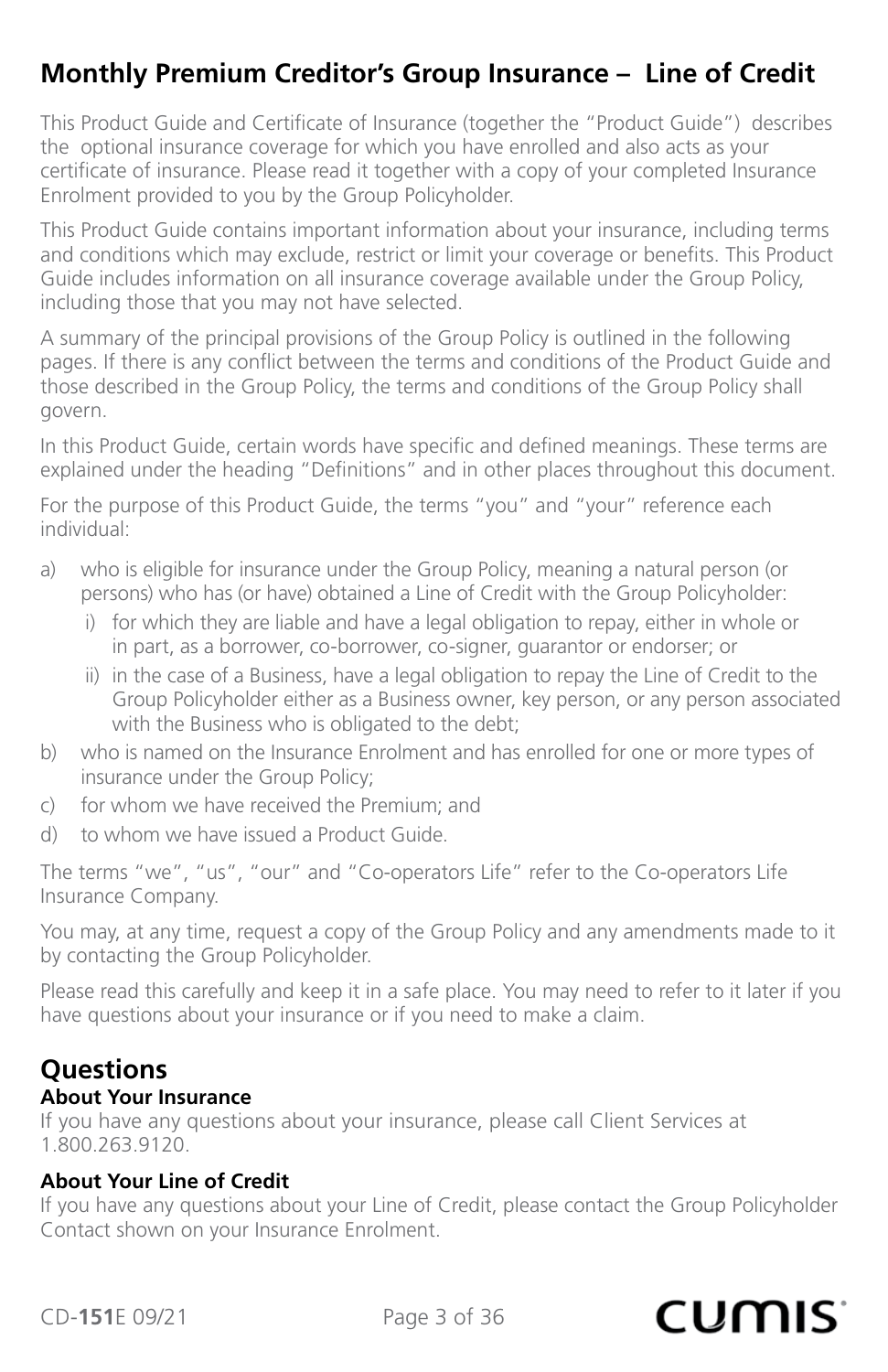## **Table of Contents**

| EXCLUSIONS: When Your Life Insurance Benefit Will Not Be Paid  13             |  |
|-------------------------------------------------------------------------------|--|
|                                                                               |  |
|                                                                               |  |
|                                                                               |  |
|                                                                               |  |
| EXCLUSIONS: When Your Critical Illness Insurance Benefit Will Not Be Paid  18 |  |
|                                                                               |  |
|                                                                               |  |
|                                                                               |  |
|                                                                               |  |
|                                                                               |  |
| EXCLUSIONS: When Your Disability Benefit Will Not Be Paid  23                 |  |
|                                                                               |  |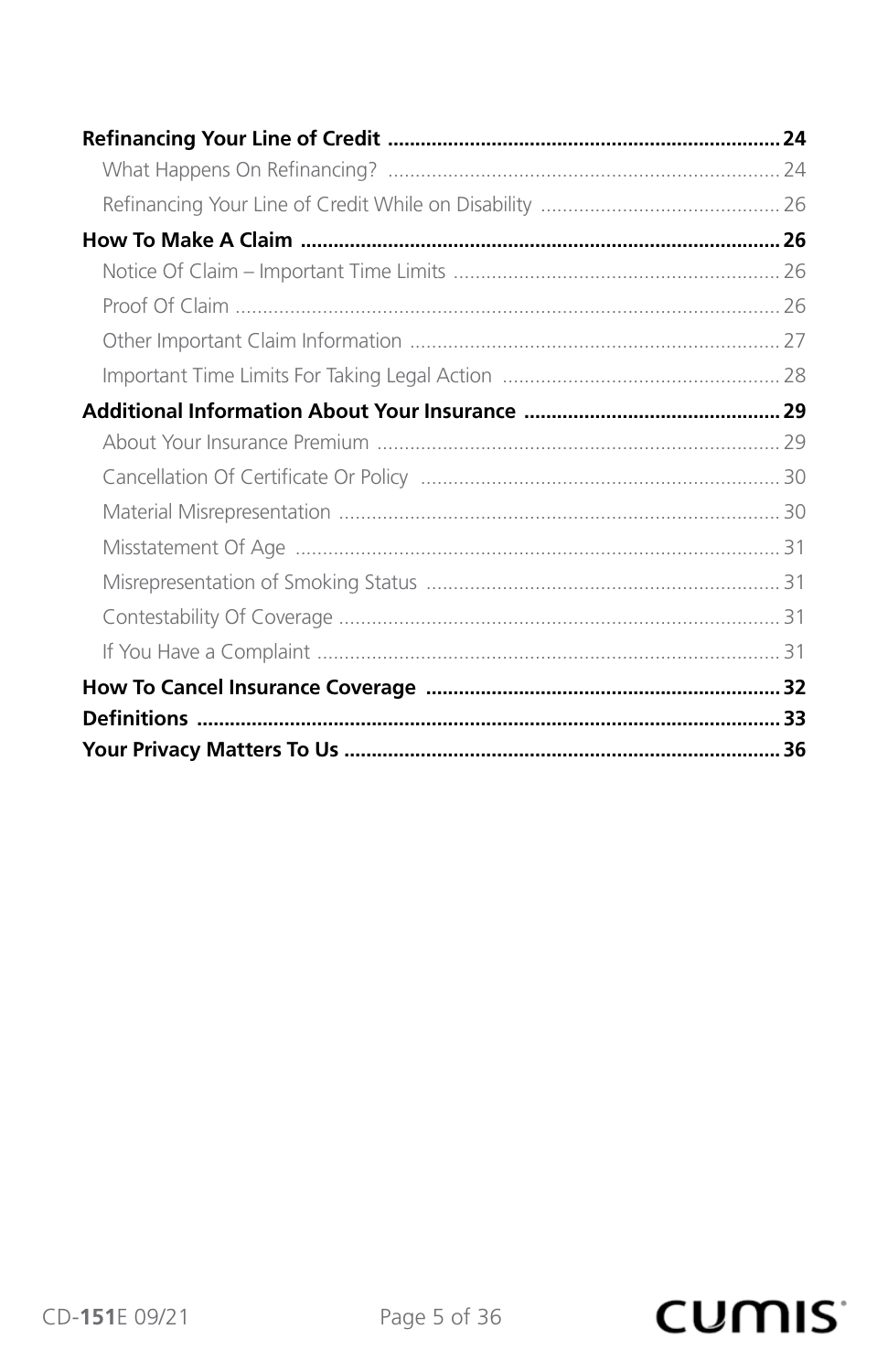## <span id="page-5-0"></span>**Introduction**

## **The Group Policy**

Co-operators Life Insurance Company has issued a creditor's group insurance policy to the Group Policyholder specified on your Insurance Enrolment. The Group Policy provides creditor's group insurance, as described in this Product Guide, to eligible borrowers of the Group Policyholder who enrol and pay the required Premium.

The Group Policy and this Product Guide are non-participating. This means your insurance coverage has no cash value and pays no dividends.

## **Your Certificate Of Insurance**

You are receiving this Product Guide and Certificate of Insurance because you chose to enrol in one or more types of insurance available to you under the Group Policy. It acts as your certificate of insurance and, along with your Insurance Enrolment (once insurance coverage is issued by us) is proof of your coverage under the Group Policy.

*NOTE: The Group Policyholder may not offer all types of insurance described in this Product Guide. Please see your Insurance Enrolment to confirm the type of insurance for which you have enrolled.*

The terms and conditions of your insurance are found in:

- your Insurance Enrolment;
- this Product Guide;
- the Group Policy and any amendments; and
- any offers of insurance coverage accepted by you in writing.

All rights and obligations under the Group Policy will be governed by the laws of Canada and the provincial jurisdiction in which you reside at time of enrolment.

You have the right to examine and obtain a copy of the Group Policy and certain other written statements or records you have submitted to us (if any), subject to certain access limitations.

## **The Importance of Monthly Premium Insurance**

The Monthly Premium Creditor's Group Insurance underwritten by Co-operators Life is an optional insurance product which offers security during times of financial hardship caused by certain life events.

If your insurance Premium payments are up to date and the information you provided when you enrolled is complete and accurate, insurance benefits will be payable, subject to the applicable terms, conditions and exclusions, as set out in this Product Guide and Certificate of Insurance.

*NOTE: You may be issued insurance coverage upon review of your application with exclusions not specified in this Product Guide. An offer will be sent to you separately regarding these exclusions, if any, which you will be required to accept in writing.*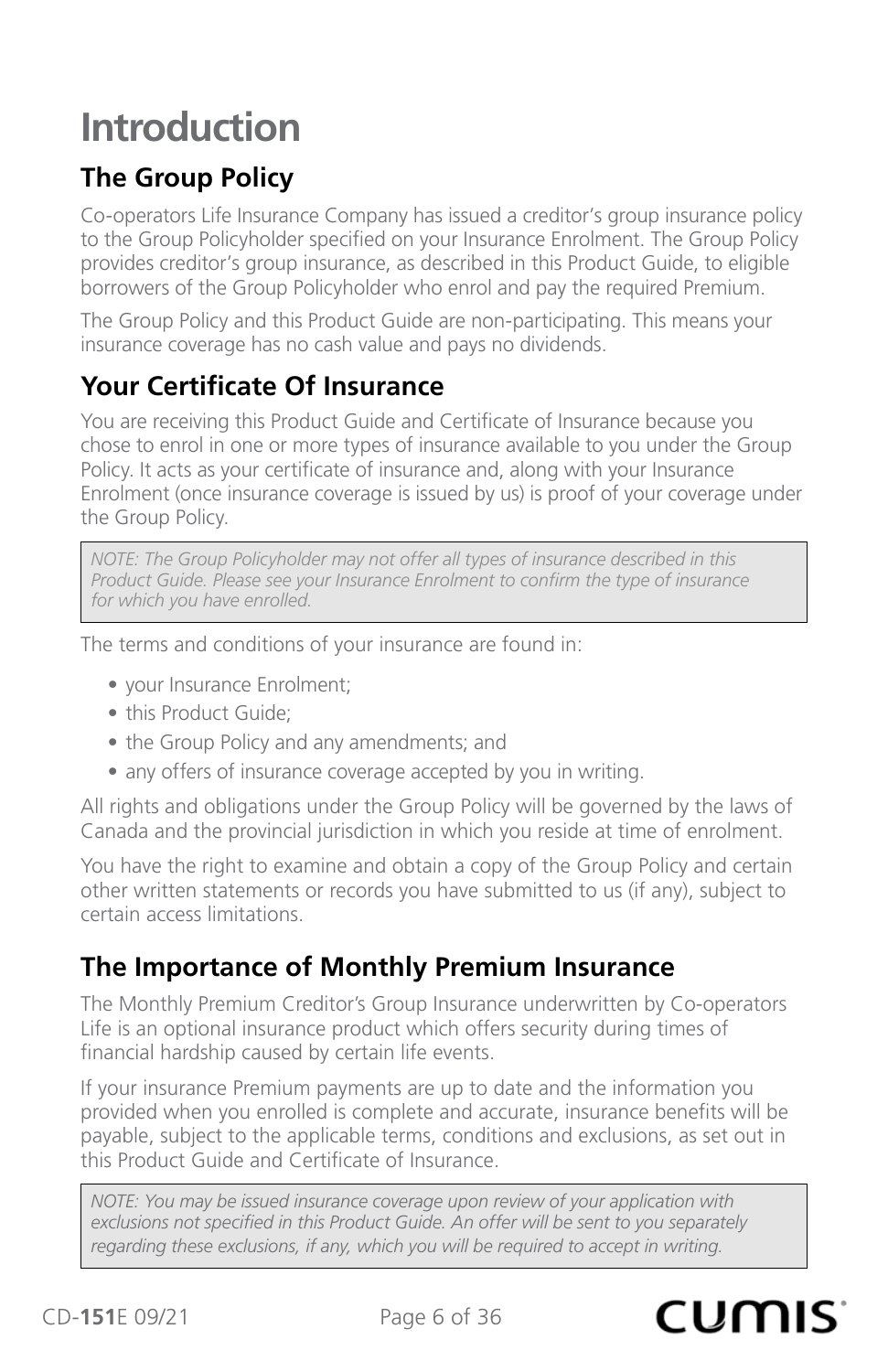### <span id="page-6-0"></span>**Insurance Benefits At A Glance**

- **Life Insurance:** Pays off or reduces your Outstanding Balance on your Insured Line of Credit if you die.
- **Critical Illness Insurance:** Pays off or reduces your outstanding Insured Line of Credit if you are Diagnosed with a covered critical illness.
- **Disability Insurance:** Pays a monthly disability insurance benefit equal to three percent of the outstanding Insured Line of Credit if you become Totally Disabled.

## **Payment Of Insurance Benefits**

If payable, insurance benefits will be paid to the Group Policyholder. As the creditor for your Insured Line of Credit, the Group Policyholder will apply the benefits towards the Outstanding Balance of your Insured Line of Credit or otherwise to your credit.

### **Eligibility Requirements – All Insurance**

*NOTE: You must meet the eligibility requirements explained below. If you do not, you will not have any insurance coverage under this Product Guide and Certificate of Insurance.*

You are eligible to enrol for life insurance, critical illness insurance and disability insurance on your Line of Credit if, as of the Effective Date of Insurance or Requested Effective Date shown on your Insurance Enrolment:

- you are a Canadian resident (living in Canada at least six months out of the year);
- you have a legal obligation to repay your Line of Credit to the Group Policyholder, either as a borrower, co-borrower, co-signer, guarantor or endorser;
- you have a legal obligation to repay your Line of Credit to the Group Policyholder either as a Business owner, key person, or any person associated with the Business who is obligated to the debt;
- your age is within the Minimum/Maximum Eligibility Age for each type of insurance for which you have enrolled, as shown on your Insurance Enrolment; and
- you have not made a claim for a living benefit (accelerated death benefit) under any creditor's group insurance policy or certificate of insurance issued by us.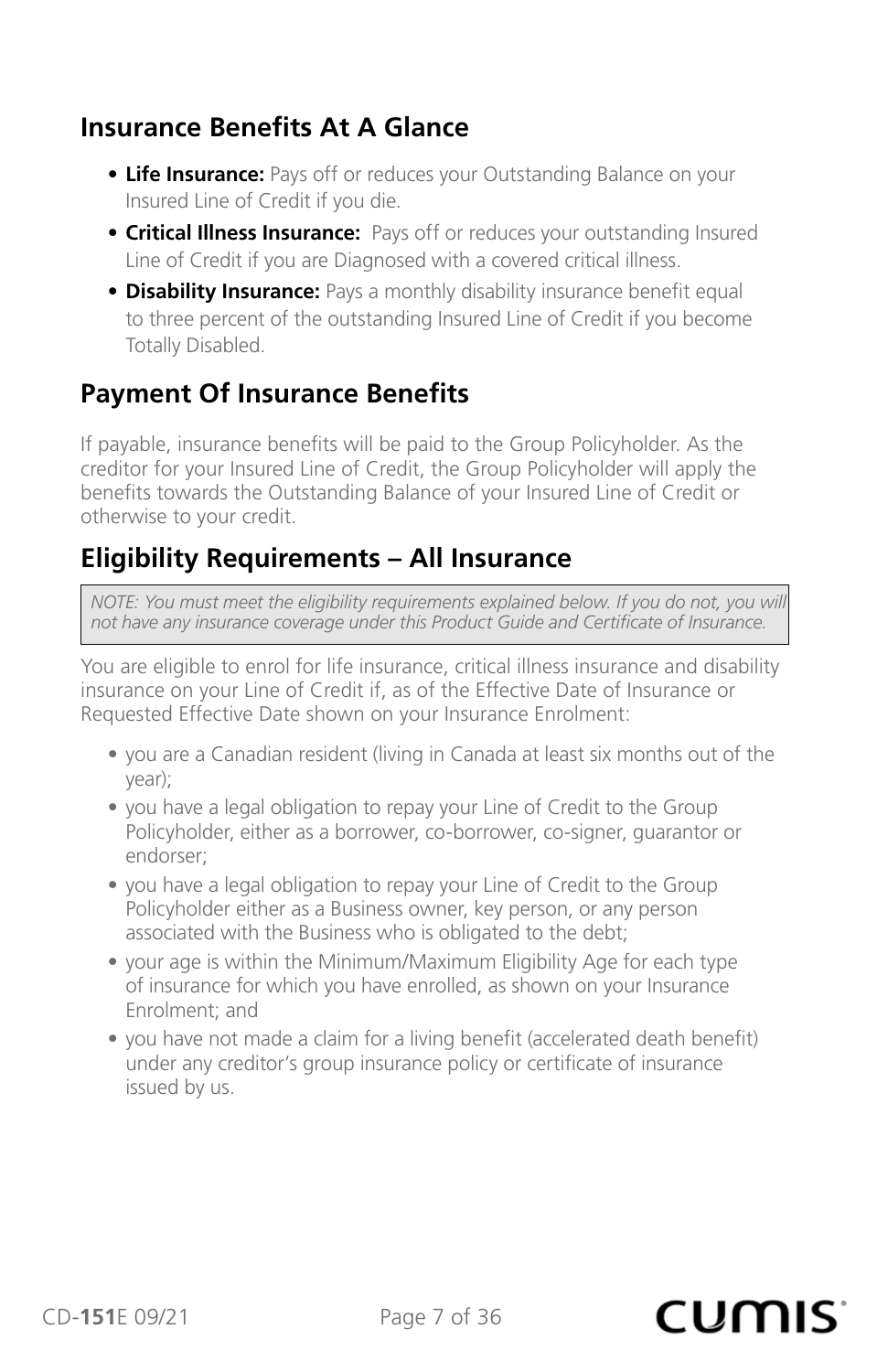## <span id="page-7-0"></span>**When Does Your Insurance Coverage Begin?**

Your Effective Date of Insurance for Monthly Premium Creditor's Group Insurance coverage begins on the latest of the following dates:

- the Effective Date of Insurance or Requested Effective Date as stated on your Insurance Enrolment; or
- the date of written notice of approval of your Monthly Premium Insurance certificate.

If you would like to enrol for additional benefits which were previously waived, or make any changes to your existing coverage, you may contact the Group Policyholder for more information.

A debit of insurance Premium from your account, or the collection of insurance Premium in error, does not make insurance effective if you are not otherwise eligible or insurable for coverage.

## **When Does Your Insurance Coverage End?**

All insurance coverage, that is, life insurance, critical illness and/or disability insurance coverage, for which you have enrolled, will end on the earlier of the following:

- a) the date you reach the Coverage Termination Age as shown on your Insurance Enrolment;
- b) the Expiry of Insurance, as shown on your Insurance Enrolment;
- c) the date we receive your written cancellation request, or, where insurance coverage is provided for more than one person, the date we receive a written cancellation request from all Insureds;
- d) the date you close your Insured Line of Credit;
- e) the date you are released, by operation of law, from your legal obligation to repay your Insured Line of Credit (whether upon discharge from bankruptcy or otherwise);
- f) the date you transfer or assign your Insured Line of Credit to a creditor other than the Group Policyholder;
- g) the date your insurance Premium is more than 75 days in arrears;
- h) the date we pay a living benefit under this Product Guide;
- i) the date the Group Policy is terminated in accordance with its terms; and
- j) the date of your death.

*NOTE: If more than one borrower has been issued the same type of insurance coverage, as shown on your Insurance Enrolment, insurance may end for one borrower as described under this general heading. Insurance coverage which we have issued for other borrowers on the same enrolment may continue, subject to the terms and conditions contained in this Product Guide.*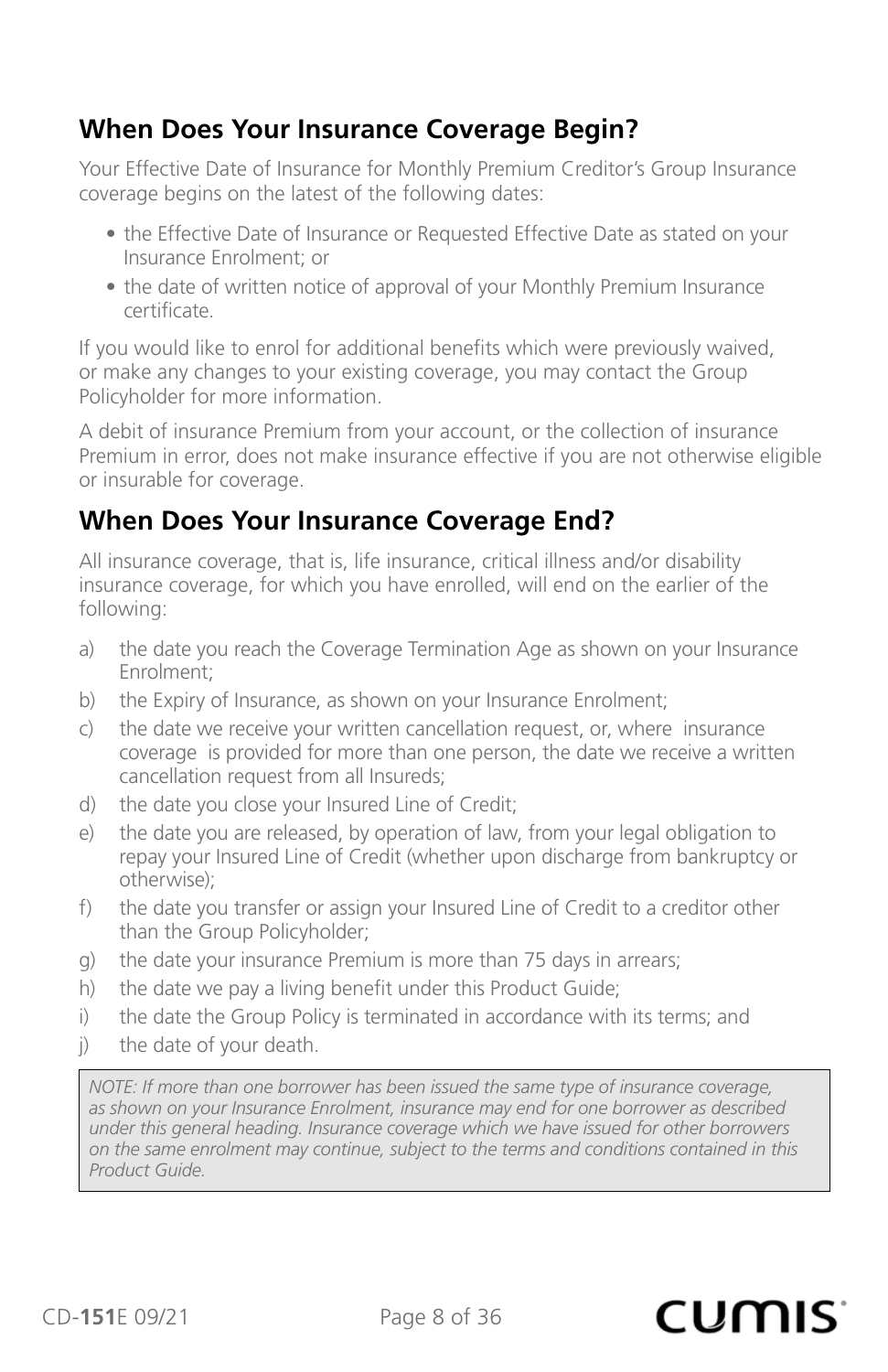### <span id="page-8-0"></span>**Limitations On Insurance Benefits**

For all insurance, there are limits on the total amount of insurance you can obtain and how long your insurance will remain in force. For disability insurance, there are also limits on how long we will pay benefits if a claim is made. The amount of insurance coverage on your Line of Credit may be less than your Authorized Line of Credit Limit.

**Maximum Benefit Period Per Occurrence** means the maximum limit on the total number of months for which we will pay disability insurance benefits for a single claim, as shown on your Insurance Enrolment.

**Maximum Cumulative Benefit Payable** means the maximum limit on the total amount of disability insurance benefits we will pay for any Line of Credit, as shown on your Insurance Enrolment.

If your life insurance coverage amount or, if applicable, critical illness insurance coverage amount is less than the Maximum Cumulative Benefit Payable, your disability insurance benefit payments will be capped at the life or critical illness insurance coverage amount.

**Maximum Insurance Available** means the maximum limit on the amount of life insurance and critical illness insurance coverage we will issue for any Line of Credit as shown on your Insurance Enrolment.

**Maximum Monthly Benefit Payable** means the maximum limit on the monthly amount of disability insurance benefits we will pay for any Line of Credit, as shown on your Insurance Enrolment.

Once your insurance coverage has expired, we will not pay any benefits after that time.

### **Insurance Coverage Based on Authorized Line of Credit Limit**

#### **Guaranteed Maximum Insurance Amount**

At time of enrolment, we will automatically issue the insurance coverage for which you have enrolled and you are not required to answer health questions if:

- you have enrolled for insurance coverage on your Line of Credit based on an amount less than or equal to the Guaranteed Maximum Insurance Amount shown on your Insurance Enrolment; and
- you meet all of the eligibility requirements when you complete your Insurance Enrolment.

#### CD-**151**E 09/21 Page 9 of 36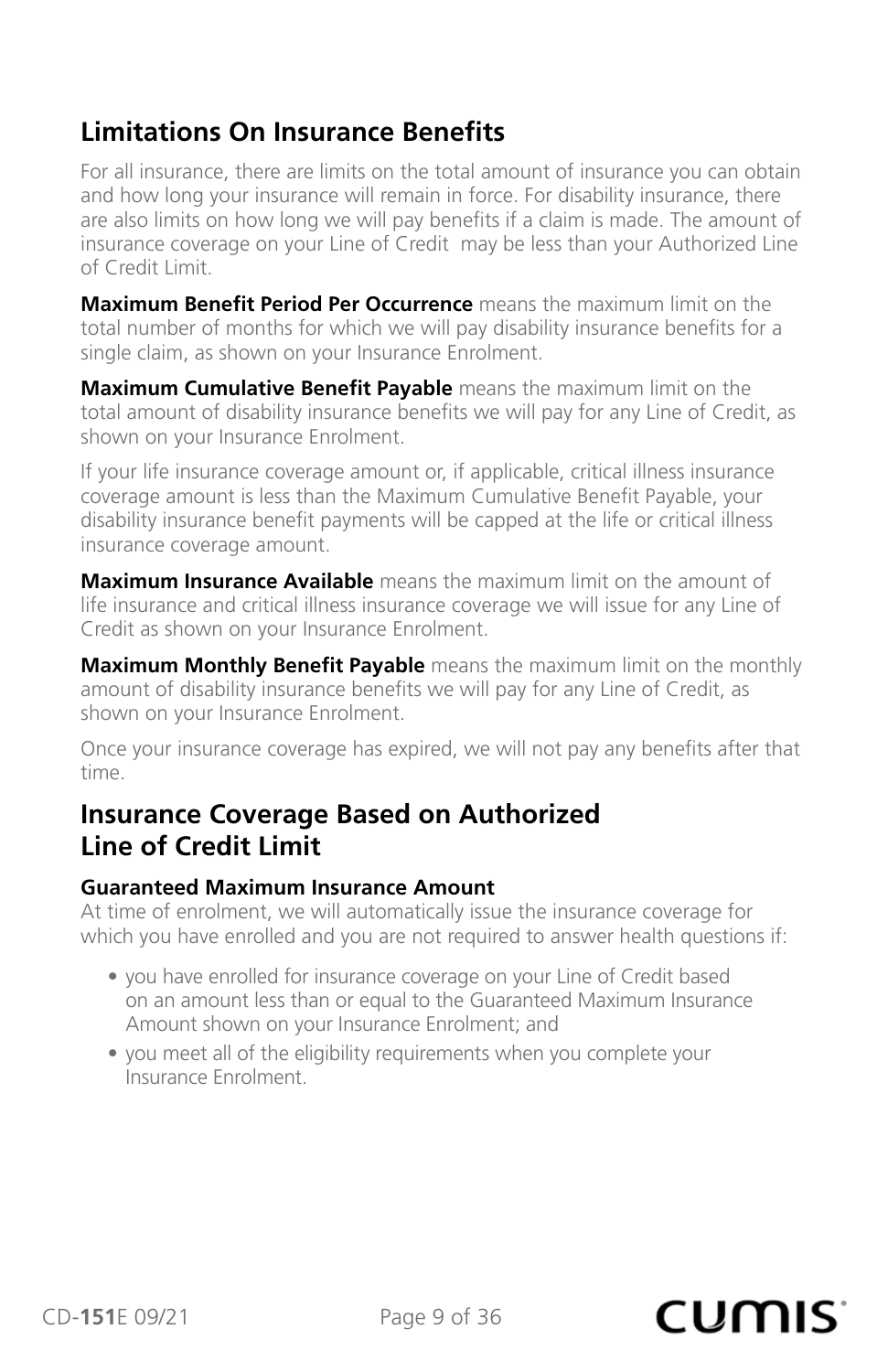## <span id="page-9-0"></span>**Reduced Insurance Benefit**

#### **If we do not issue insurance coverage above the Guaranteed Maximum Insurance Amount**

If you enrol for, but we do not issue, insurance coverage above the Guaranteed Maximum Insurance Amount shown on your Insurance Enrolment, you will then be issued insurance coverage at the Guaranteed Maximum Insurance Amount. We will notify you of this revised amount in writing. Insurance Premium may be different as a result.

The Guaranteed Maximum Insurance Amount is only available at the time insurance coverage is issued.

*NOTE: For disability insurance coverage, the Maximum Monthly Disability Benefit and the Maximum Cumulative Benefit Payable shown on your Insurance Enrolment will be reduced to reflect the amount of disability insurance coverage we have issued.*

If your Authorized Line of Credit amount is greater than the Maximum Insurance Available amount shown on your Insurance Enrolment, and if you enrol for and we issue insurance coverage, your Insured Line of Credit will be capped at the Maximum Insurance Available amount. This capped insured coverage amount will be used to calculate Premium and pay insurance benefits at the time of claim.

## **Pre-Existing Condition Exclusion**

#### **Insurance coverage less than or equal to the Guaranteed Maximum Insurance Amount**

*NOTE: If your Insured Line of Credit is equal to or less than the Guaranteed Maximum Insurance Amount shown on your Insurance Enrolment, we will not pay any insurance benefits or refund your monthly Premium if your life, living benefit, critical illness or Total Disability claim results directly or indirectly from, or is in any way related to, a Pre-Existing Condition.*

A **Pre-Existing Condition** is any illness, disease, bodily injury, condition or symptom (regardless of whether or not a Diagnosis has been made) for which you sought or received, or a prudent person would have sought or received, Medical Advice or Treatment within the specified Pre-Existing Condition (PEC) Exclusion Period (in months) as shown on your Insurance Enrolment, immediately preceding the Effective Date of Insurance.

For this definition of Pre-Existing Condition:

- **Medical Advice or Treatment** means consultation with any Licensed Physician or registered Health Care Practitioner. This includes, but is not limited to, medical or paramedical treatment and investigative tests, taking pills or any prescription medication, or receiving injections, for any condition related to the illness, disease or bodily injury for which you have made a claim.
- **Heath Care Practitioner** means a person lawfully entitled to provide insured health services, as defined under the Canada Health Act.

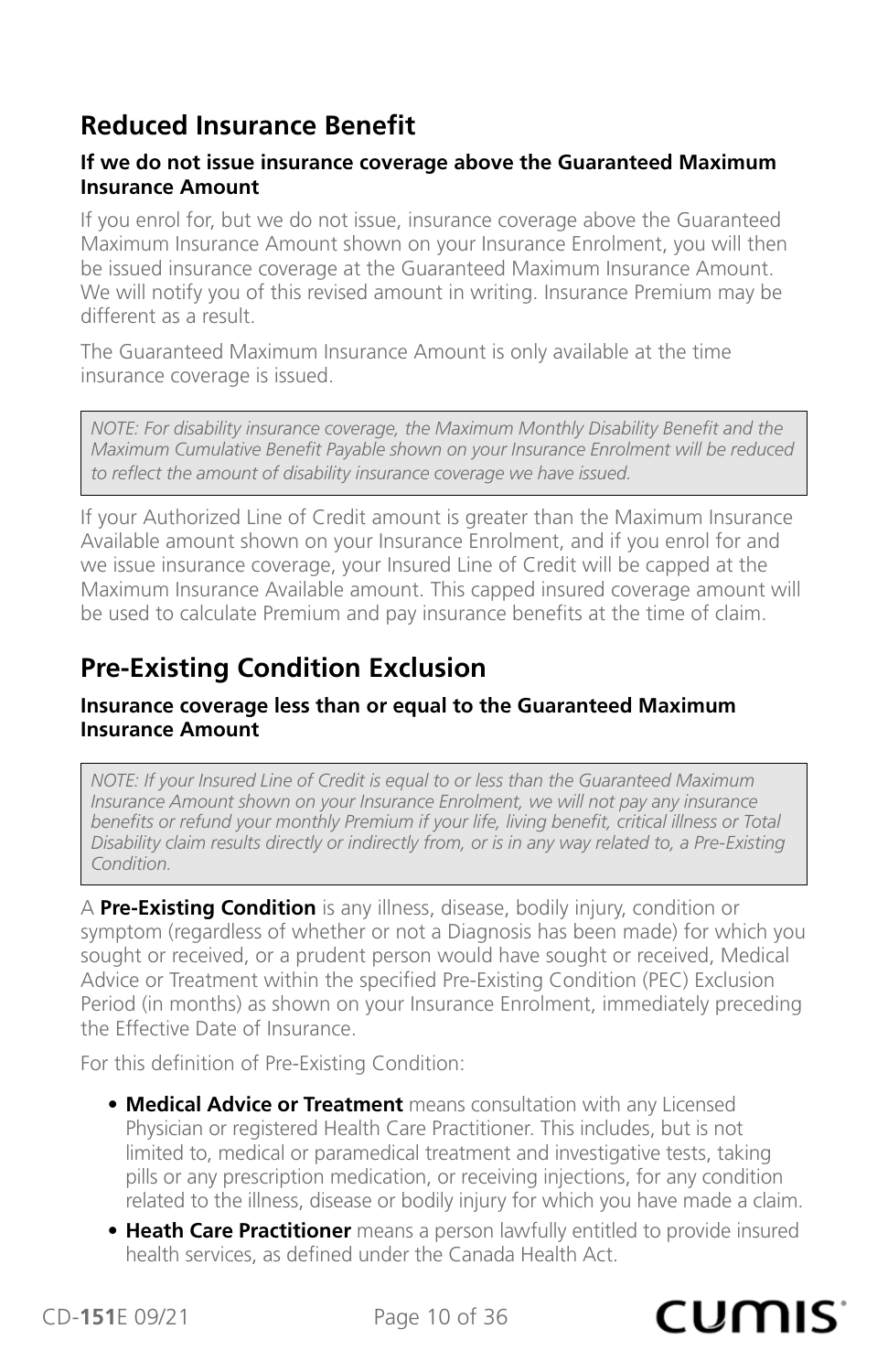#### <span id="page-10-0"></span>**How Does The Pre-Existing Condition Exclusion Work?**

If you had symptoms or were treated for a medical condition within a specified period of time before your insurance coverage began, we will not pay any insurance benefits if your life, living benefit, critical illness or Total Disability claim occurs within a specified period of time after your insurance coverage began. These specified periods of time are shown together on your Insurance Enrolment (in months) as the Pre-Existing Condition Exclusion Period.

#### *For Example:*

Your Pre-Existing Condition Exclusion Period shown on your Insurance Enrolment (in months) is "6/6". You had symptoms and were treated for a heart condition five months before your coverage began. If your life, living benefit, critical illness or Total Disability claim occurred as a result of your heart condition, and your coverage had been in effect for less than six full months, we would not pay insurance benefits.

However, as long as you met all eligibility requirements for enrolment on the Effective Date of Insurance shown on your Insurance Enrolment, we would pay insurance benefits if your life, living benefit, critical illness or Total Disability claim occurred as a result of your heart condition, any time after your coverage has been in effect for six full months.

However, if your claim for disability insurance benefits or critical illness insurance benefits was denied due to a Pre-Existing Condition, your insurance would remain in effect and continue.

#### **Pre-Existing Condition Exclusion Period**

The Pre-Existing Condition exclusion applies during the Pre-Existing Condition Exclusion Period shown on your Insurance Enrolment. We would pay insurance benefits if, after the Pre-Existing Condition Exclusion Period expired, your life, living benefit, critical illness or Total Disability claim was related to a Pre-Existing Condition.

## **Life Insurance**

## **Applying for Coverage**

If you are applying for life insurance coverage, you must answer the health questions on the Insurance Enrolment if:

- your Authorized Line of Credit Limit is higher than the Guaranteed Maximum Insurance Amount shown on your Insurance Enrolment; and
- you have enrolled for insurance coverage based on more than the Guaranteed Maximum Insurance Amount.

Your answers help us assess your eligibility for the amount of insurance for which you have enrolled.

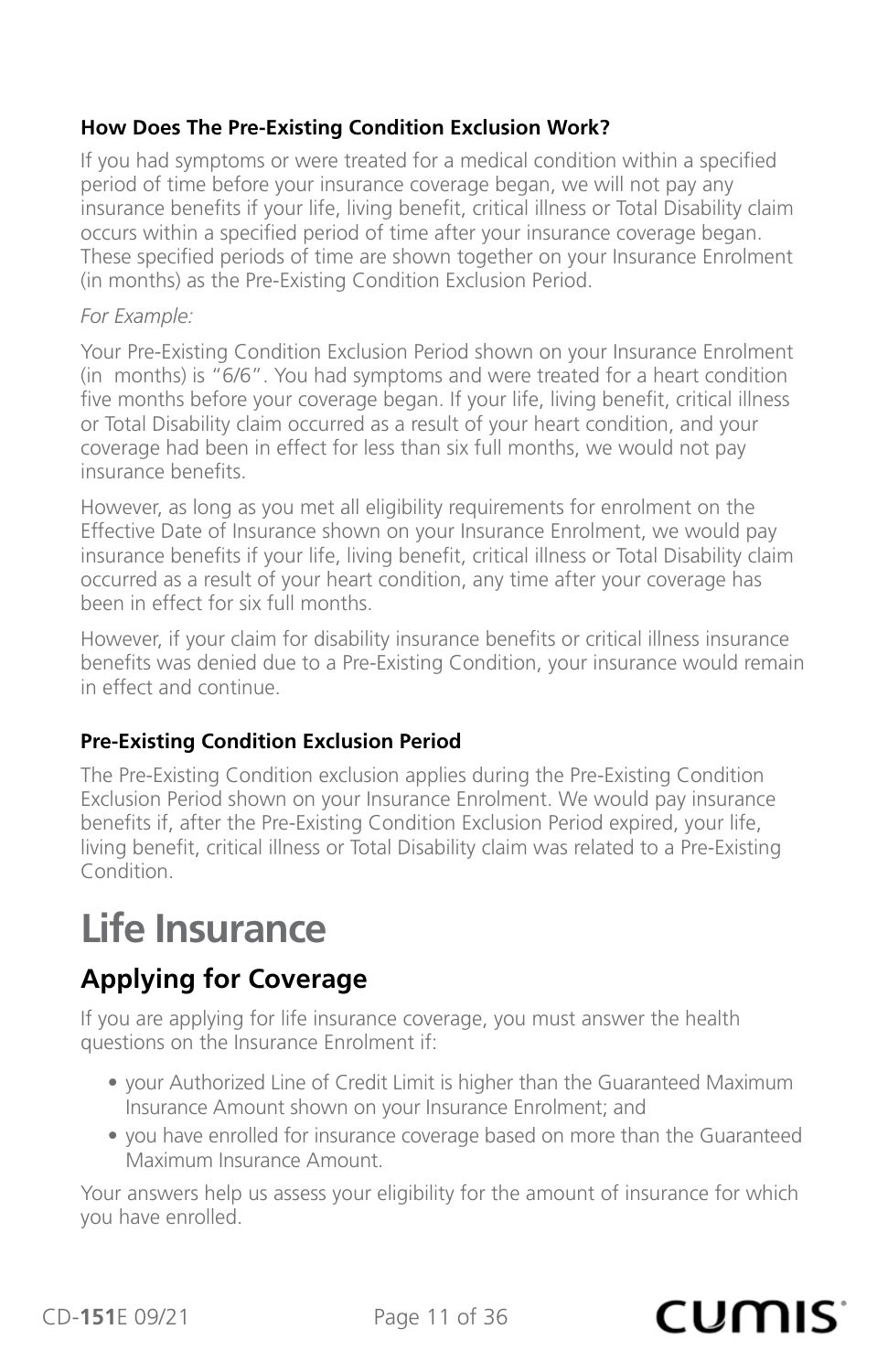<span id="page-11-0"></span>Your application for insurance coverage may be automatically issued. If your application does not qualify for automatic approval, then we will also ask you to provide us with additional health, medical or other information as part of our assessment.

When we have completed our review of your eligibility for life insurance, we will notify you in writing if we issue or decline your application for life insurance coverage.

### **What Is The Life Insurance Benefit?**

If you have been issued life insurance coverage and you meet the terms and conditions of this Product Guide, when you die, we will pay a life insurance benefit calculated as outlined below.

#### **If you Die from an Accident**

If you die from an Accident, we will pay a life insurance benefit equal to the Outstanding Balance of your Insured Line of Credit as of the date of your death, as calculated by the Group Policyholder.

We will also pay Accrued Interest on the applicable amount as calculated above as well as Cheques in Transit and Settlement Interest.

#### **If you Die from Other Causes**

If you die from causes other than an Accident, we will pay a life insurance benefit equal to the lesser of the following amounts, as calculated by the Group Policyholder:

- the Outstanding Balance of your Insured Line of Credit as of the date of your death; and
- 110 per cent of the average monthly Outstanding Balance of your Insured Line of Credit for the 12 month period preceding the date of your death.

We will also pay Accrued Interest on the applicable amount as calculated above, as well as Cheques in Transit and Settlement Interest.

Life insurance benefits payable will not exceed:

- the amount of insurance coverage which we have issued to you; or
- the Maximum Insurance Available shown on your Insurance Enrolment.

*NOTE: If the amount of insurance for which you have enrolled and we have issued is less than your Authorized Line of Credit Limit, the amount of your life insurance benefit will be reduced as described under the heading: Reduced Insurance Benefit.*

This life insurance benefit is subject to the limitations and exclusions described in this Product Guide.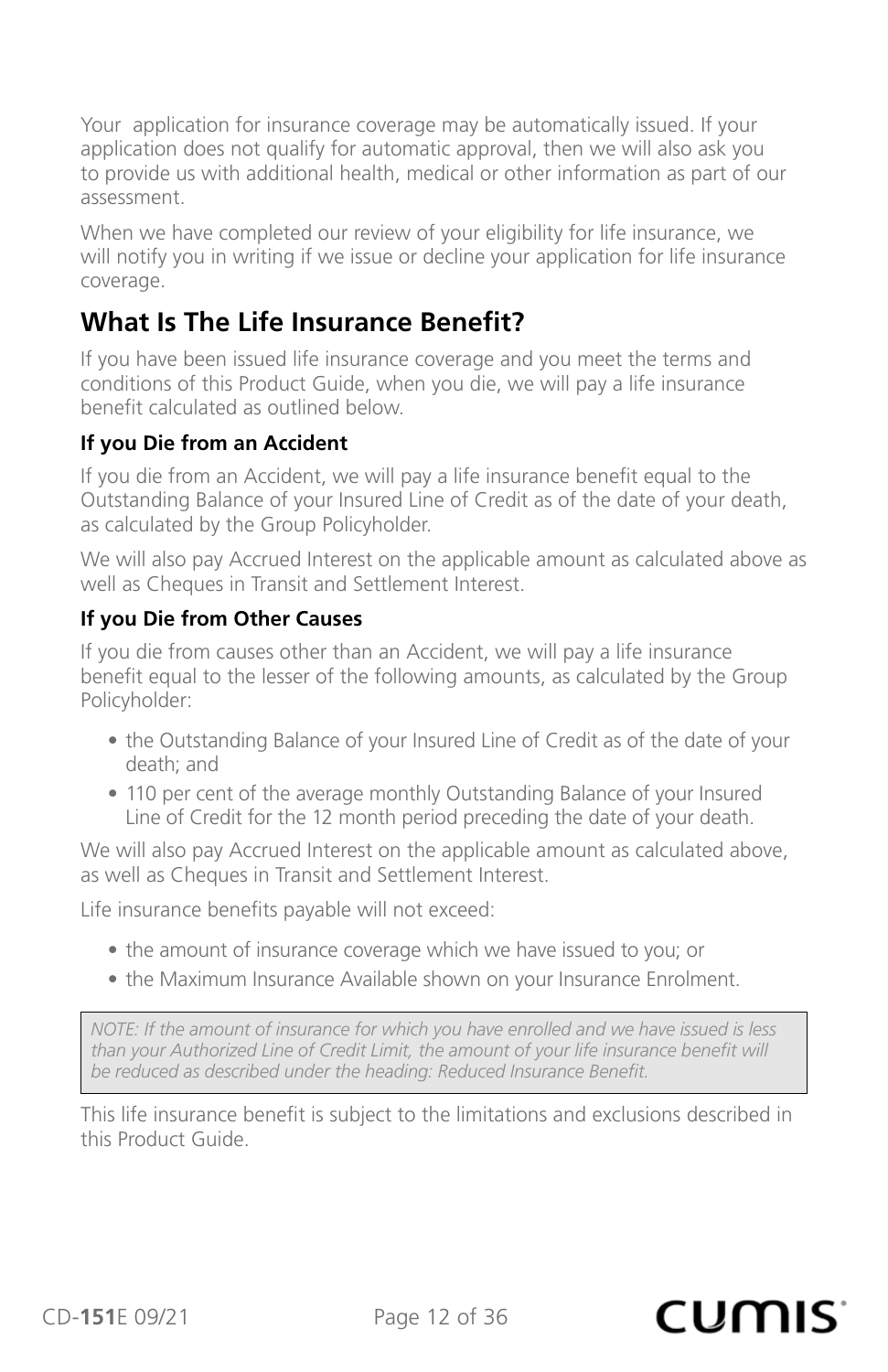## <span id="page-12-0"></span>**What Is A Living Benefit?**

If we issue life insurance coverage to you, then you are eligible for the living benefit (accelerated death benefit).

If you are Diagnosed with a terminal illness (your life expectancy from that terminal illness is 12 months or less) as determined by a Licensed Physician we consider appropriate to make such a Diagnosis, you are eligible to make a living benefit claim.

*NOTE: A living benefit claim must be made prior to death occurring.*

We will pay an insurance benefit based on the date of your Diagnosis equal to the lesser of the following amounts, as calculated by the Group Policyholder:

The amount of living benefit payable will be the lesser of:

- the Outstanding Balance of your Insured Line of Credit as of the Date of Diagnosis of your terminal illness; and
- 110 per cent of the average monthly Outstanding Balance of your Insured Line of Credit for the 12 month period preceding the Date of Diagnosis of your terminal illness.

We will also pay Accrued Interest on the applicable amount as calculated above, as well as Cheques in Transit and Settlement Interest.

The amount of insurance payable for a living benefit will not exceed:

- the amount of life insurance coverage which we have issued to you; or
- the Maximum Insurance Available shown on your Insurance Enrolment.

*NOTE: If the amount of insurance for which you have enrolled and we have issued is less than your Authorized Line of Credit Limit, your living benefit insurance amount will be reduced as described under the heading: Reduced Insurance Benefit.*

This living benefit is subject to the limitations and exclusions described in this Product Guide.

### **EXCLUSIONS: When Your Life Insurance Benefit Will Not Be Paid**

The life insurance benefit or living benefit is not payable if your cause of loss results directly or indirectly from or is in any way related to:

- you committing Suicide within two years after the Effective Date of Insurance (applicable to life insurance benefit only);
- you committing or attempting to commit a criminal offence;
- you using or ingesting any drug, alcohol, poisonous substance, intoxicant and/or narcotic other than as prescribed and administered by or in accordance with the instruction of a Licensed Physician;

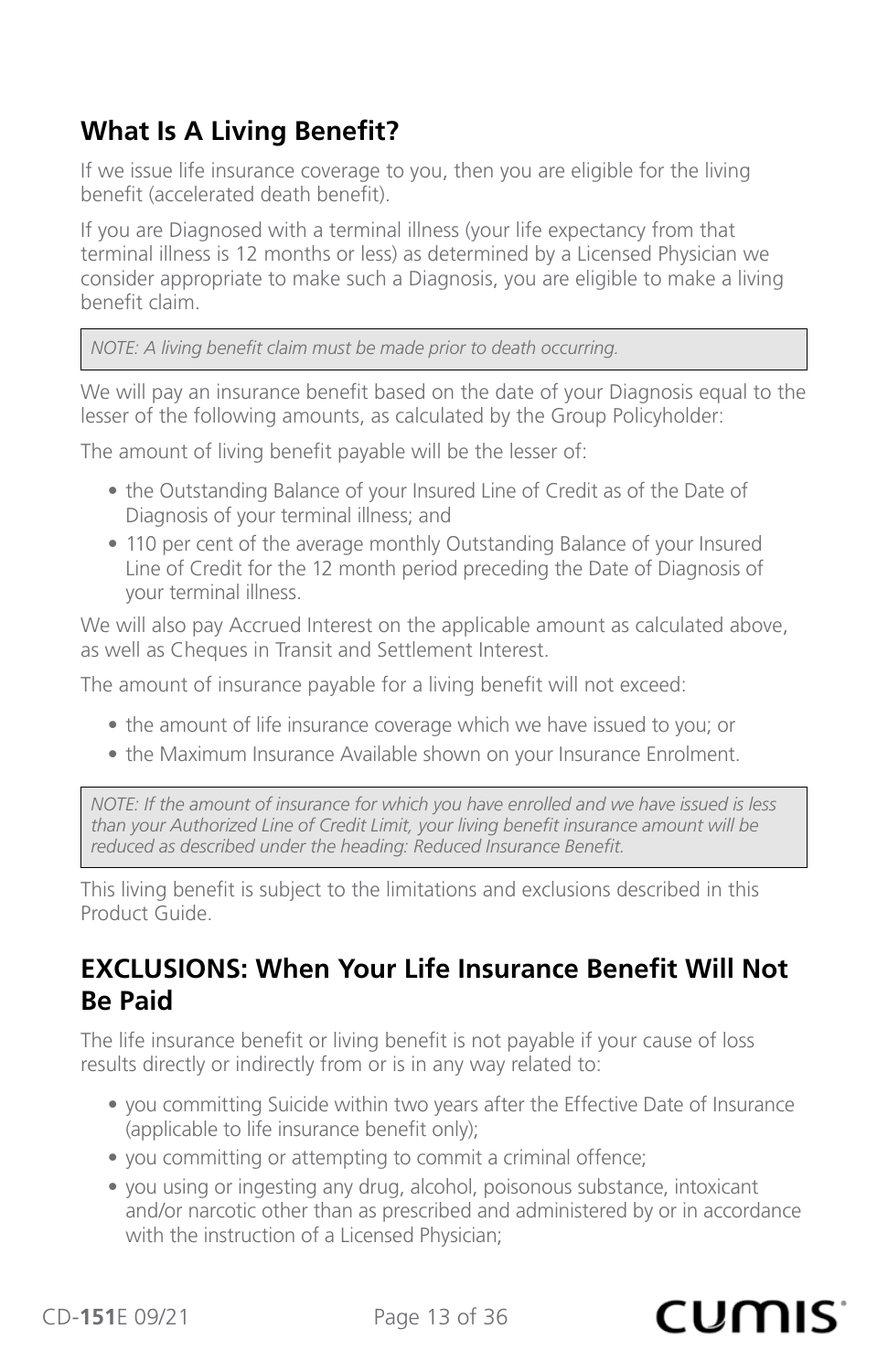- <span id="page-13-0"></span>• your operation or control of any motorized vehicle or watercraft with blood alcohol concentration in excess of legal limits in the applicable jurisdiction; or
- you or your estate representative not providing us with notice and proof of your claim within the time limits specified in this Product Guide.

#### **After Payment of a Critical Illness Insurance Benefit**

We will not pay a life insurance benefit if, within 12 months of the date you were Diagnosed with a critical illness, you die from any illness, disease, bodily injury, or condition (regardless of whether or not a Diagnosis has been made) related directly or indirectly to the Diagnosis for which we paid the critical illness insurance benefit.

## **Critical Illness Insurance**

## **Applying for Coverage**

You are eligible to enrol for critical illness insurance on your Line of Credit if, as of the Effective Date of Insurance or Requested Effective Date shown on your Insurance Enrolment:

- you have also enrolled for life insurance on your Line of Credit; and
- you have not had a claim for a critical illness insurance benefit under any creditor's group insurance policy or certificate of insurance issued by us.

The amount of critical illness insurance coverage for which you enrol must be the same as the amount of life insurance for which you enrol.

If you are applying for critical illness insurance coverage, you must answer the health questions on the Insurance Enrolment if:

- your Authorized Line of Credit Limit is higher than the Guaranteed Maximum Insurance Amount shown on your Insurance Enrolment; and
- you have enrolled for insurance coverage based on more than the Guaranteed Maximum Insurance Amount.

Your answers help us assess your eligibility for the amount of insurance for which you have enrolled.

Your application for insurance coverage may be automatically issued. If your application does not qualify for automatic approval, then we will also ask you to provide us with additional health, medical or other information as part of our assessment.

When we have completed our review of your eligibility for critical illness insurance, we will notify you in writing if we issue or decline your critical illness insurance coverage.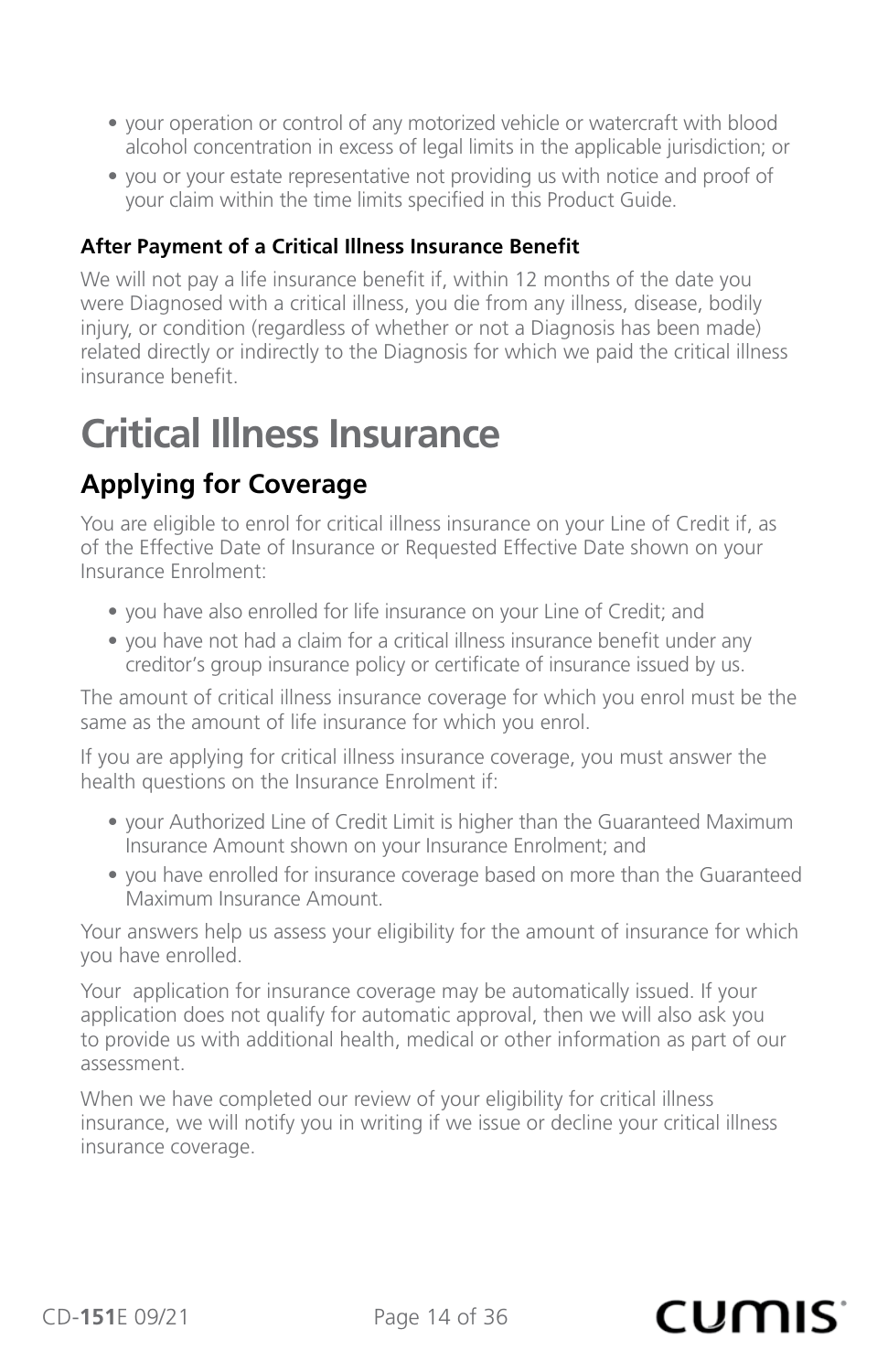## <span id="page-14-0"></span>**What is the Critical Illness Insurance Benefit?**

If you have been issued critical illness insurance coverage and you meet the terms and conditions of this Product Guide, we will pay an insurance benefit as of the date of your Diagnosis with a critical illness as confirmed by appropriate results.

*NOTE: If you are Diagnosed with a critical illness and we pay a critical illness insurance benefit under this Product Guide, your critical illness insurance will end. However, your life insurance (and, if applicable, disability insurance) will continue, subject to the exclusions described in this Product Guide.*

To be eligible for a critical illness insurance benefit, your Diagnosis of heart attack, stroke or cancer must be made after the Effective Date of Insurance and before your insurance ends.

If you are Diagnosed with a critical illness, we will pay a critical illness insurance benefit equal to the lesser of the following amounts, as calculated by the Group Policyholder:

- the Outstanding Balance of your Insured Line of Credit as of the Date of Diagnosis of your critical illness; and
- 110 per cent of the average monthly Outstanding Balance of your Insured Line of Credit for the 12 month period preceding the Date of Diagnosis of your critical illness.

We will also pay Accrued Interest on the applicable amount as calculated above as well as Cheques in Transit and Settlement Interest.

Critical Illness insurance benefits payable will not exceed:

- the amount of insurance coverage which we have issued to you; or
- the Maximum Insurance Available shown on your Insurance Enrolment.

*NOTE: If the amount of insurance for which you have enrolled and we have issued is less than your Authorized Line of Credit Limit, the amount of your critical illness insurance benefit will be reduced as described under the heading: Reduced Insurance Benefit.*

This critical illness insurance benefit is subject to the limitations and exclusions described in this Product Guide.

### **What is a Critical Illness?**

Critical illnesses are Heart Attack, Stroke and Cancer, which are defined as follows:

**Heart Attack** (acute myocardial infarction) means the definite Diagnosis of death of heart muscle, due to obstruction of blood flow, that results in a rise and fall of cardiac biomarker to levels considered diagnostic of acute myocardial infarction, with at least one (1) of the following:

- heart attack symptoms;
- new electrocardiogram (ECG) changes consistent with a heart attack; or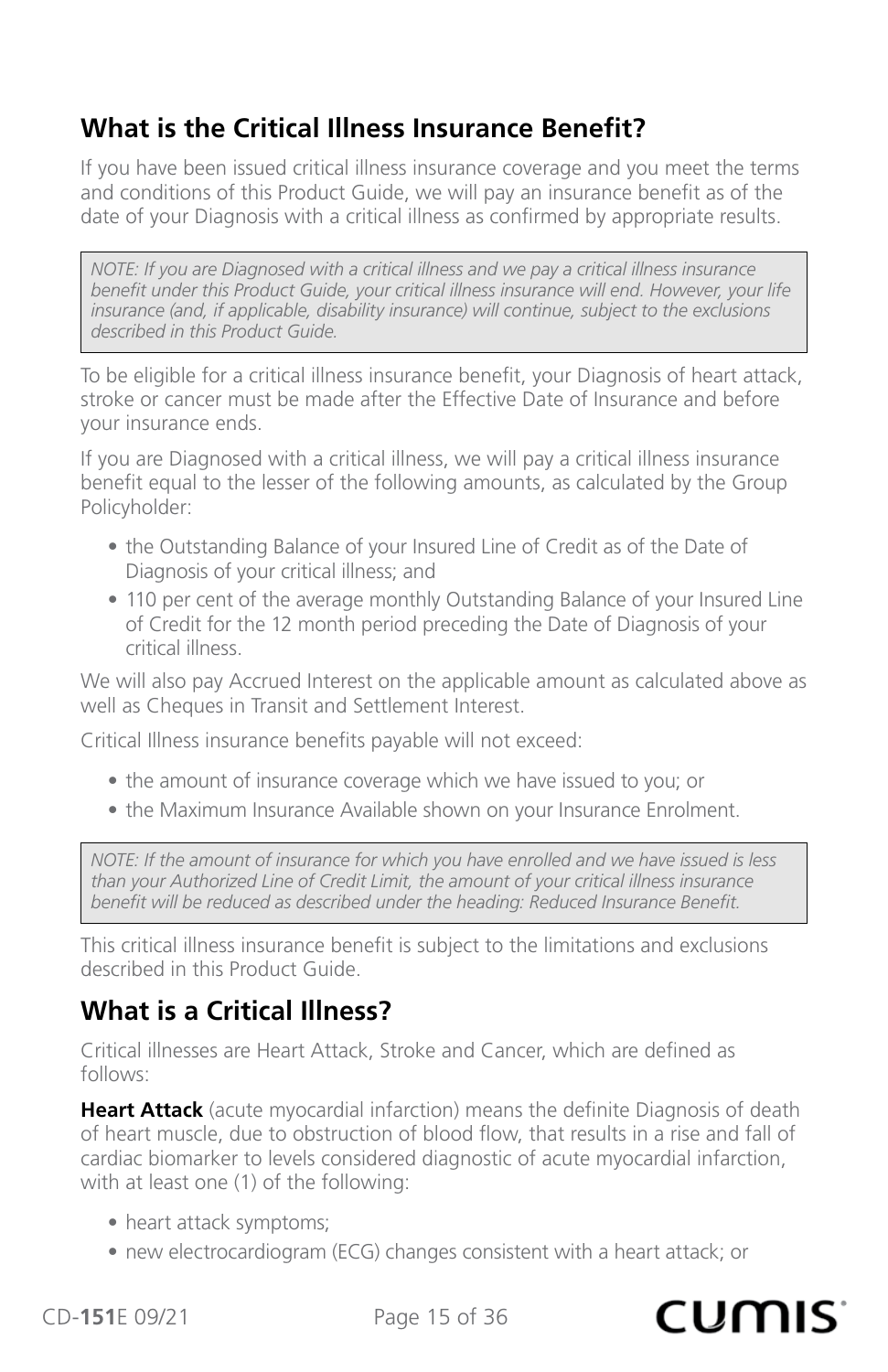• development of new pathological Q waves on ECG following an intra-arterial cardiac procedure including, but not limited to, coronary angiography and or angioplasty.

#### **Heart Attack Exclusions:**

Heart Attack does not include, and we will not pay a critical illness insurance benefit for, any of the following:

- a) ECG changes suggestive of a prior myocardial infarction;
- b) other acute coronary syndromes, including angina pectoris and unstable angina; or
- c) elevated cardiac biomarkers and/or symptoms that are due to medical procedures or diagnoses other than heart attack.

The Diagnosis of Heart Attack (acute myocardial infarction) must be made by a Specialist.

**Stroke** (cerebrovascular accident resulting in persistent neurological deficits) is defined as a definite Diagnosis of an acute cerebrovascular event caused by intra-cranial thrombosis, hemorrhage, or embolism, with:

- acute onset of new neurological symptoms, and
- new objective neurological deficits on clinical examination, persisting continuously for more than 30 days following the Date of Diagnosis. These new symptoms and deficits must be corroborated by diagnostic imaging testing showing changes that are consistent in character, location and timing with the new neurological deficits.

For the purpose of this Product Guide, neurological deficits must be detectable by a Specialist and may include, but are not restricted to, measurable loss of hearing, measurable loss of vision, measurable changes in neuro-cognitive function, objective loss of sensation, paralysis, localized weakness, dysarthria (difficulty with pronunciation), dysphasia, (difficulty with speech), dysphagia (difficulty swallowing), impaired gait (difficulty walking), difficulty with balance, lack of coordination, or new-onset seizures undergoing treatment. Headache or fatigue will not be considered a neurological deficit.

#### **Stroke Exclusions:**

Stroke does not include, and we will not pay a critical illness insurance benefit for, any of the following medical conditions:

- a) Transient Ischaemic Attacks (TIA);
- b) intracerebral vascular events due to trauma;
- c) ischaemic disorders of the vestibular system;
- d) death of tissue of the optic nerve or retina without total loss of vision of that eye; or,
- e) lacunar infarcts which do not meet the definition of stroke as described above.

The Diagnosis of a Stroke must be made by a Specialist.

**Cancer** means the definite Diagnosis of a malignant tumor characterized by the uncontrolled growth and spread of malignant cells and the invasion of tissue. Cancer includes: carcinoma, melanoma, leukemia, lymphoma, and sarcoma.

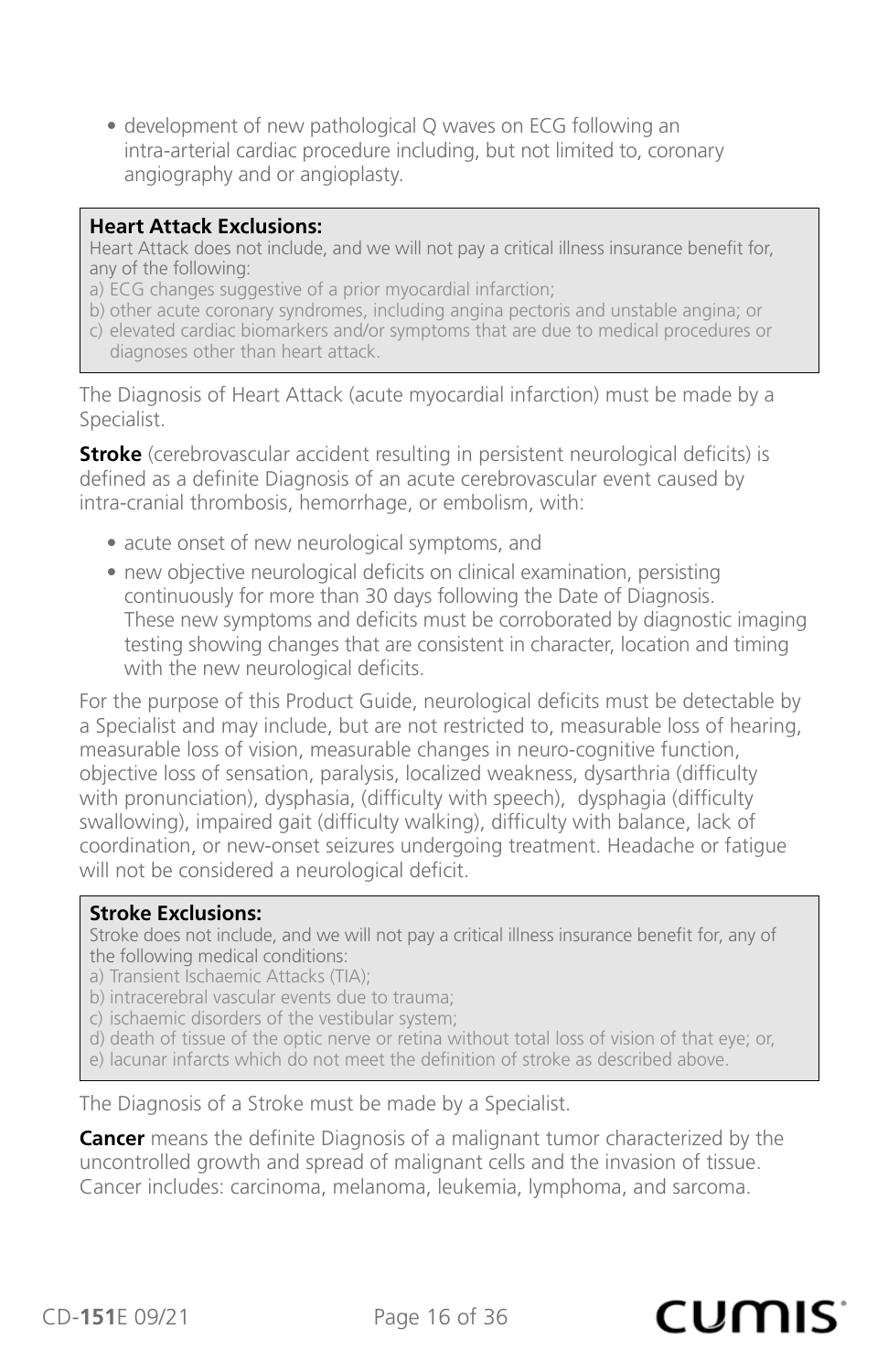For the purpose of this Product Guide:

- T1a or T1b prostate cancer means a clinically inapparent tumour that was not palpable on digital rectal examination and was incidentally found in resected prostatic tissue
- the term gastrointestinal stromal tumours (GIST) classified as AJCC Stage 1 means:
	- i) gastric and omental GIST that are less than or equal to 10 cm in greatest dimension with five or fewer mitoses per 5 mm<sup>2</sup>, or 50 per HPF; or
	- ii) small intestinal, esophageal, colorectal, mesenteric and peritoneal GISTs that are less than or equal to 5 cm in greatest dimension with 5 or fewer mitoses per 5 mm<sup>2</sup>, or 50 per HPF;
- the terms Tis, Ta, T1a, T1b, T1 and AJCC stage 1 are as defined in the American Joint Committee on Cancer (AJCC) cancer staging manual, 8<sup>th</sup> Edition, 2018.
- the term Rai stage 0 is as defined in KR Rai, A Sawitsky, EP Cronkite, AD Chanana, RN Levy and BS Pastemack: Clinical staging of chronic lymphocytic leukemia. Blood 46:219, 1975.

#### **Cancer Exclusions:**

Cancer does not include, and we will not pay a critical illness insurance benefit for, any of the following medical conditions:

- a) lesions described as benign, non-invasive, pre-malignant, of low and/or uncertain malignant potential, borderline, carcinoma in situ, or tumours classified as Tis or Ta;
- b) malignant melanoma of skin that is less than or equal to 1.0mm in thickness, unless it is ulcerated or is accompanied by lymph node or distant metastasis;
- c) any non-melanoma skin cancer, without lymph node or distant metastasis. This includes but is not limited to, cutaneous T cell lymphoma, basal cell carcinoma, squamous cell carcinoma or Merkel cell carcinoma;
- d) prostate cancer classified as T1a or T1b, without lymph node or distant metastasis;
- e) papillary thyroid cancer or follicular thyroid cancer, or both, that is less than or equal to 2.0cm in greatest dimension and classified as T1, without lymph node or distant metastasis;
- f) chronic lymphocytic leukemia classified as Rai stage 0 without enlargement of lymph nodes, spleen or liver and with normal red blood cell and platelet counts;
- g) gastro-intestinal stromal tumours classified as AJCC Stage 1;
- h) grade 1 neuroendocrine tumours (carcinoid) confined to the affected organ, treated with surgery alone and requiring no additional treatment, other than perioperative medication to oppose effects from hormonal over secretion by the tumour; or
- i) thymomas (stage1) confined to the thymus, without evidence of invasion into the capsule or spread beyond the thymus.

The Diagnosis of Cancer must be made by a Specialist and must be confirmed by a pathology report.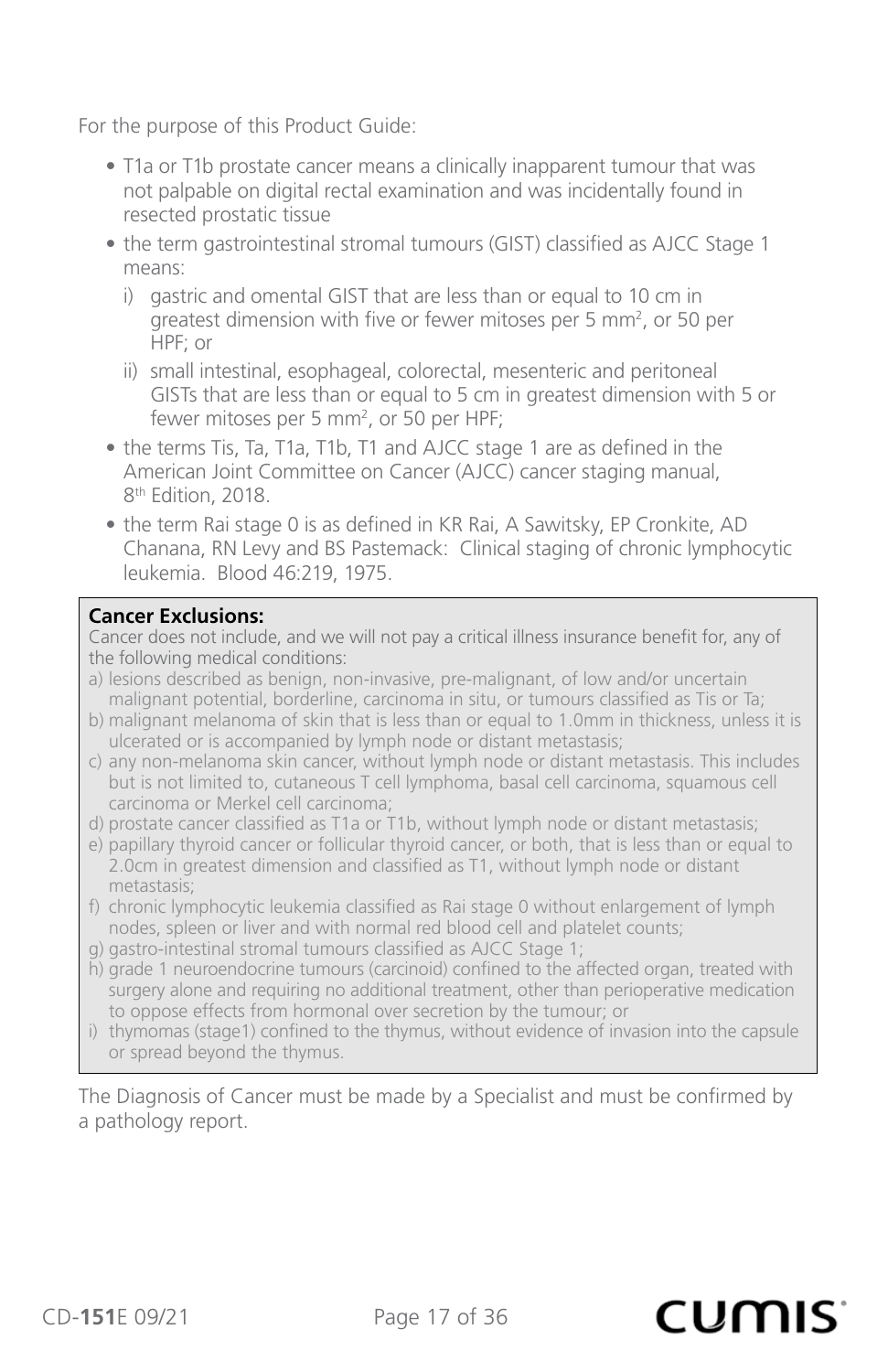## <span id="page-17-0"></span>**EXCLUSIONS: When Your Critical Illness Insurance Benefit Will Not Be Paid**

The critical illness insurance benefit will not be payable if your medical condition is a result of:

- your Diagnosis:
	- a) not fully meeting the requirements for the definitions of heart attack, stroke or cancer, described above; or
	- b) is specifically listed under the headings *Heart Attack Exclusions, Stroke Exclusions* or *Cancer Exclusions*, described above;
- your medical condition results directly or indirectly from you self-inflicting an injury or attempting to take your own life, regardless of your state of mind and whether you are aware or not of the result of your actions;
- you committing or attempting to commit a criminal offence;
- you using or ingesting any drug, alcohol, poisonous substance, intoxicant and/or narcotic other than as prescribed and administered by or in accordance with the instruction of a Licensed Physician;
- your operation or control of any motorized vehicle or watercraft with blood alcohol concentration in excess of legal limits in the applicable jurisdiction; or
- you or your estate representative not providing us with notice and proof of your claim within the time limits specified in this Product Guide.

#### **Cancer within 90 days**

A Critical Illness benefit will not be payable if within 90 days following the Effective Date of Insurance, you have any of the following:

- signs, symptoms or investigations leading directly or indirectly to a Diagnosis of any cancer (covered or not covered under this Product Guide); or
- a Diagnosis of any cancer (covered or not covered under this Product Guide).

If this happens, we will cancel your critical illness insurance coverage and provide a full refund of any Premium paid for this coverage.

#### **Pre-Existing Cancer Exclusion**

#### **Insurance coverage less than or equal to the Guaranteed Maximum Insurance Amount**

The pre-existing cancer exclusion explained below applies only if your critical illness insurance coverage is less than or equal to the Guaranteed Maximum Insurance Amount stated on your Insurance Enrolment.

We will not pay a critical illness insurance benefit for a Diagnosis of cancer if you had any cancer at any time before the Effective Date of Insurance.

*NOTE: For critical illness insurance, the Pre-Existing Condition Exclusion Period shown on your Insurance Enrolment does not apply if you have ever had any form of cancer (that is, not just a form of cancer covered by critical illness insurance available under this Product Guide). If this applies to you, we will not pay a critical illness insurance benefit for any Diagnosis of cancer. We explain this further below.*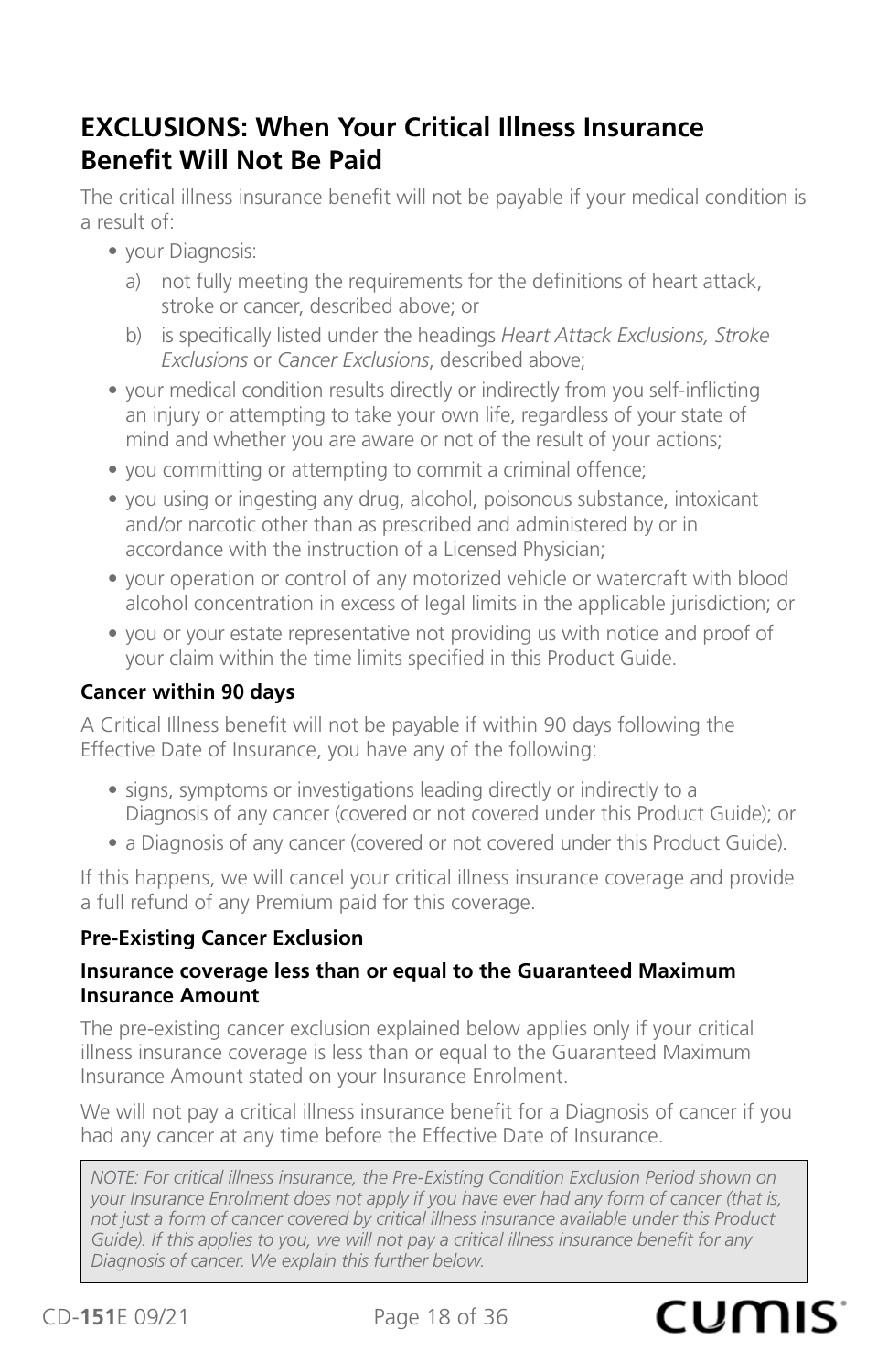<span id="page-18-0"></span>If at any time prior to the Effective Date of Insurance:

- you were Diagnosed with any cancer; or
- if you were not yet Diagnosed with any cancer, but:
	- a) you had apparent signs or symptoms of any cancer; or
	- b) you sought or received, or a prudent person would have sought or received, Medical Advice or Treatment relating to the apparent signs or symptoms of any cancer;

Then we will not pay a critical illness insurance benefit for:

- your Diagnosis of a covered cancer;
- any recurrence of that covered cancer; or
- any future Diagnosis of any other covered cancer.

For the purposes of this pre-existing cancer exclusion:

- **Any cancer** means any form of cancer (that is, not just a form of cancer covered by critical illness insurance under this Product Guide).
- **Covered cancer** means a form of cancer covered by critical illness insurance under this Product Guide, subject to this pre-existing cancer exclusion.
- **Non-covered cancer** means a form of cancer that is not covered by critical illness insurance under this Product Guide.

## **Disability Insurance**

## **Applying for Coverage**

If you are applying for disability insurance coverage, you must answer the health questions on the Insurance Enrolment if:

- your Authorized Line of Credit Limit is higher than the Guaranteed Maximum Insurance Amount shown on your Insurance Enrolment; and
- you have enrolled for insurance coverage based on more than the Guaranteed Maximum Insurance Amount.

Your answers help us assess your eligibility for the amount of insurance for which you have enrolled.

Your application for insurance coverage may be automatically issued. If your application does not qualify for automatic approval, then we will also ask you to provide us with additional health, medical or other information as part of our assessment.

When we have completed our review of your eligibility for disability insurance, we will notify you in writing if we issue or decline your disability insurance coverage.

If we decline your application for disability insurance coverage, we may be able to offer you insurance coverage with exclusions, based on the amount of insurance for which you have enrolled. If applicable, we will make our offer in writing, which you will have an opportunity to accept or decline within the time limit specified.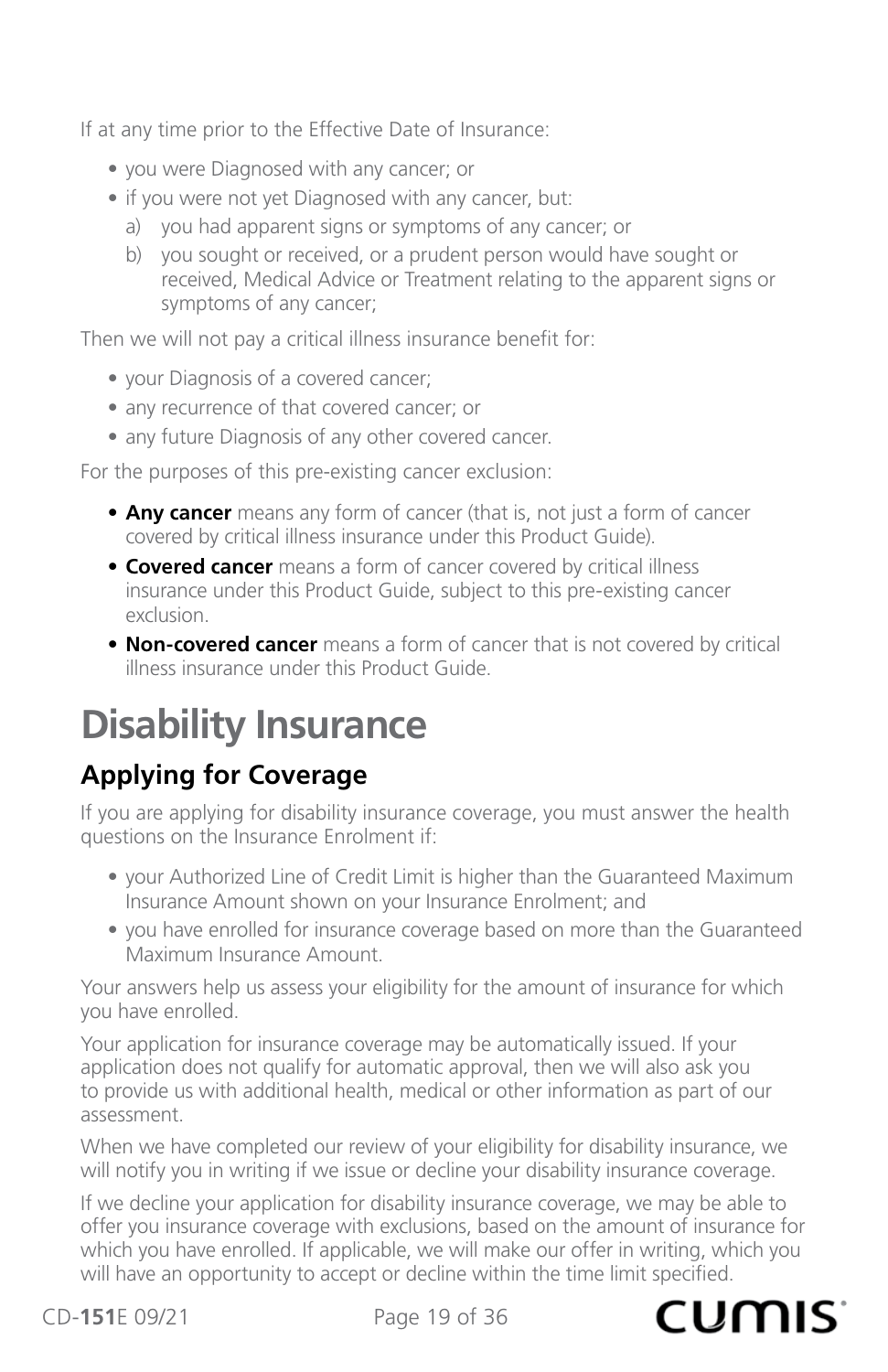## <span id="page-19-0"></span>**What Is The Disability Insurance Benefit?**

If you have been issued disability insurance coverage and you meet the terms and conditions of this Product Guide, we will pay a disability insurance benefit as outlined below.

#### **If you become Totally Disabled from an Accident**

If you become Totally Disabled from an Accident, we will pay a monthly disability insurance benefit equal to three per cent of the Outstanding Balance of your Insured Line of Credit as calculated by the Group Policyholder, as of the date of your Total Disability.

The monthly disability insurance benefit payable will not exceed the Maximum Monthly Benefit Payable shown on your Insurance Enrolment.

#### **If you become Totally Disabled from Other Causes**

If you become Totally Disabled from causes other than an Accident, we will pay a monthly disability insurance benefit equal to three per cent of the lesser of the following amounts, as calculated by the Group Policyholder:

- the Outstanding Balance of your Insured Line of Credit as of the date of your Total Disability; and
- 110 per cent of the average monthly Outstanding Balance of your Insured Line of Credit for the 12 month period preceding the date of your Total Disability.

Disability insurance benefits will not exceed:

- the amount of insurance coverage which we have issued to you;
- the Maximum Cumulative Benefit Payable shown on your Insurance Enrolment; or
- the Maximum Monthly Benefit Payable shown on your Insurance Enrolment.

You are responsible to make up any deficiency between your monthly Line of

Credit payment amount and the disability insurance benefit.

This disability insurance benefit is subject to the limitations and exclusions described in this Product Guide.

## **What Is A Disability?**

A disability is a medical impairment due to injury or illness which prevents you from performing the regular duties of your Principal Occupation for the first 12 months of disability, and following this, prevents you from performing the duties of any occupation.

To qualify for disability insurance benefits and to continue to receive these benefits, you must:

- be considered Actively at Work;
- be receiving Appropriate Medical Care, by a Licensed Physician we consider appropriate, for a medically determined sickness, disease, bodily injury, or donation of an organ or tissue;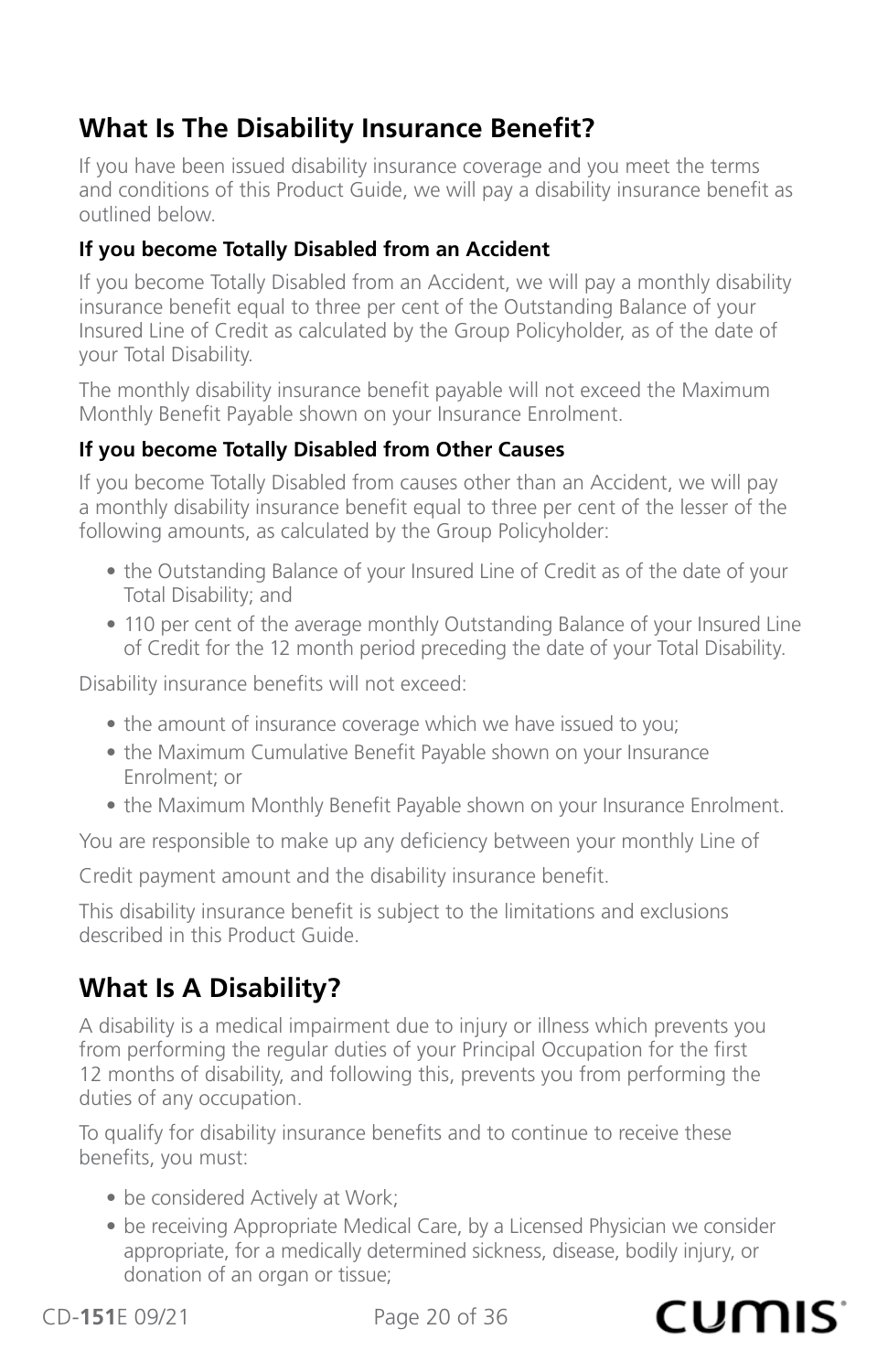- not be engaged in any activity for wages or expectation of profit. However, at our sole discretion and judgement, we may continue to pay disability insurance benefits while you engage in a gradual Return to Work program or rehabilitative Employment we consider appropriate; and
- provide initial satisfactory proof of your Total Disability claim and ongoing proof when requested.

At any time during the process of claiming or paying disability insurance benefits, we may require you to be assessed as we consider appropriate.

## **Terms specific to Disability Insurance and what they mean:**

#### **Elimination Period**

The Elimination Period is like a waiting period, counted as a consecutive number of days between the beginning of your Total Disability and the time you are eligible for benefits. You must become Totally Disabled and remain Totally Disabled throughout the Elimination Period which is shown on your Insurance Enrolment, before you are eligible for benefits.

You are responsible for making your regular Line of Credit payments during the Elimination Period and while your claim is under review.

#### **Totally Disabled and Total Disability**

If you are Employed, Self-Employed, or a Seasonal Employee as of the date you became Totally Disabled, then Totally Disabled and Total Disability mean:

- for the first 12 consecutive months from the date you became Totally Disabled, that:
	- a) you are not able to perform the substantial and material duties of your Principal Occupation; and
	- b) you are receiving Appropriate Medical Care; and
- after the first 12 consecutive months of Total Disability, then Totally Disabled and Total Disability mean that:
	- a) you are not able to perform the duties of any occupation for which you are reasonably qualified by education, training or experience; and
	- b) you are receiving Appropriate Medical Care.

If you are unemployed, not working, retired, or receiving provincial, federal or any other benefits at the time you became Totally Disabled, then Totally Disabled and Total Disability mean:

- a) the definite diagnosis of your total inability, due to disease or injury, to perform independently;
	- i) with or without the aid of assistive devices;
	- ii) at least 3 of 6 Activities of Daily Living; and
	- iii) the diagnosis must be made by a Physician supported by an independent home care assessment made by an occupation therapist or equivalent
- b) you are receiving Appropriate Medical Care.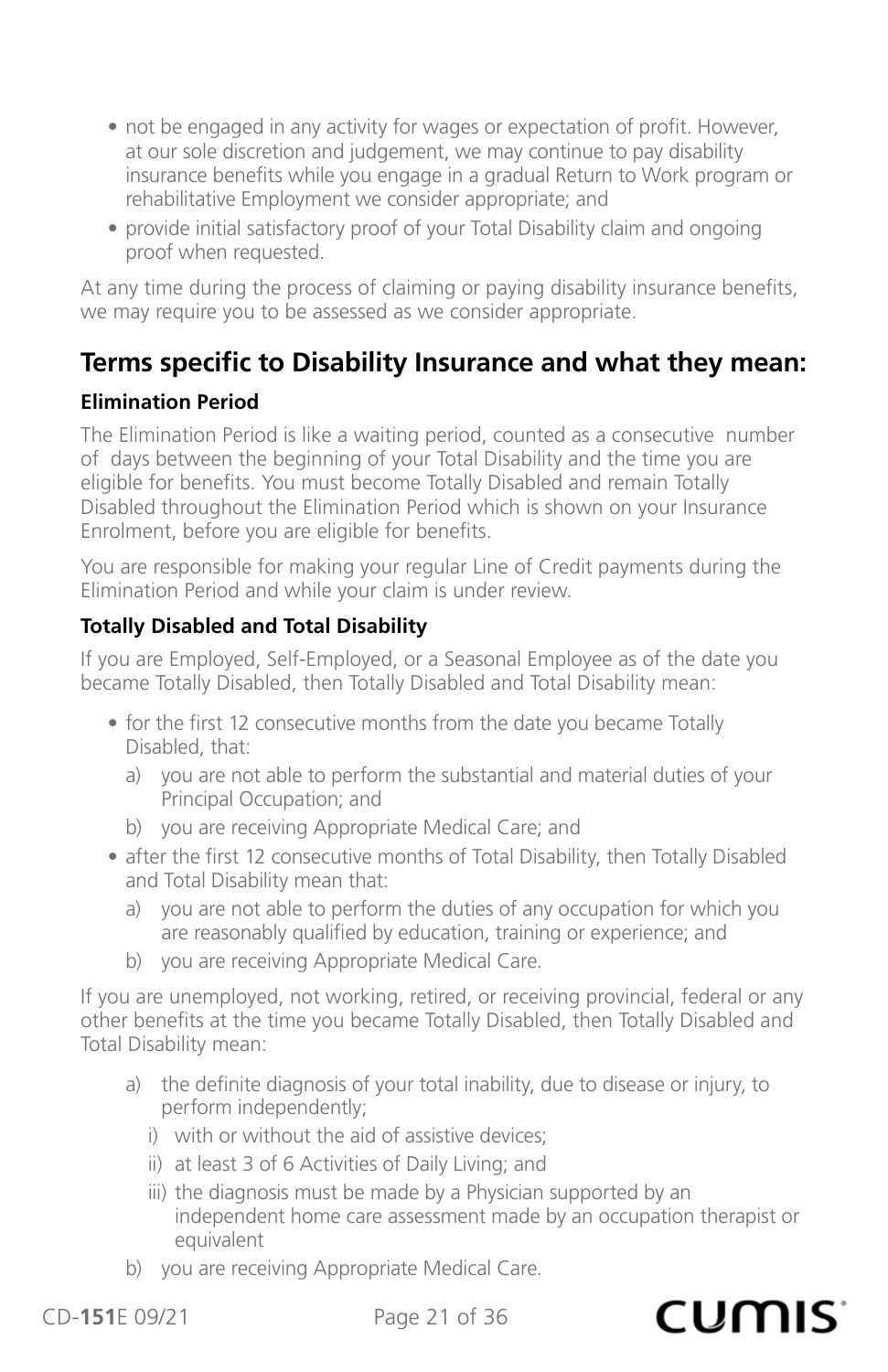**Activities of Daily Living** means the ability to perform all the basic needs of: eating, bathing, dressing, toileting, transferring and continence. The Activities of Daily Living are defined as follows:

- **• bathing:** washing oneself in a bathtub, shower or by sponge bath;
- **• dressing:** Putting on and removing necessary clothing, braces, artificial limbs or other surgical appliances;
- **• toileting:** getting on and off the toilet and maintaining personal hygiene;
- **bladder and bowel continence:** managing your bladder and bowel function with or without protective undergarments or surgical appliances so that hygiene is maintained;
- **• transferring:** moving in and out of a bed, chair or wheelchair; and
- **• feeding:** consuming food or drink that already have been prepared and made available.

*NOTE: If we approve your claim for disability insurance benefits, the monthly disability insurance benefit amount will be calculated and will remain the same for the duration of the claim period. If you add to or pay down the Outstanding Balance of your Insured Line of Credit after the date of your Total Disability, the monthly benefit amount we pay will not change.*

#### **Recurring Disabilities**

If your Total Disability recurs within six months after you recover from the same or a related Total Disability, we will consider this to be a continuation of your previous Total Disability. If this happens, the Elimination Period shown on your Insurance Enrolment will not apply to your claim for recurrence.

The recurring disability insurance benefit, whether paid consecutively or in aggregate, will not exceed the Maximum Benefit Period Per Occurrence as shown on your Insurance Enrolment.

#### **Concurrent Disabilities**

A concurrent Total Disability means you sustain a second Total Disability while you are already receiving disability insurance benefits for an unrelated condition.

If this happens, a new Total Disability claim can be submitted subject to the following:

- the medical condition causing the concurrent Total Disability must be unrelated, (directly or indirectly) to the initial Total Disability; and
- if your concurrent Total Disability claim is approved and you are still Totally Disabled by it, we will begin payment of benefits on this new claim immediately after your initial Total Disability has ended. A new maximum benefit period will begin.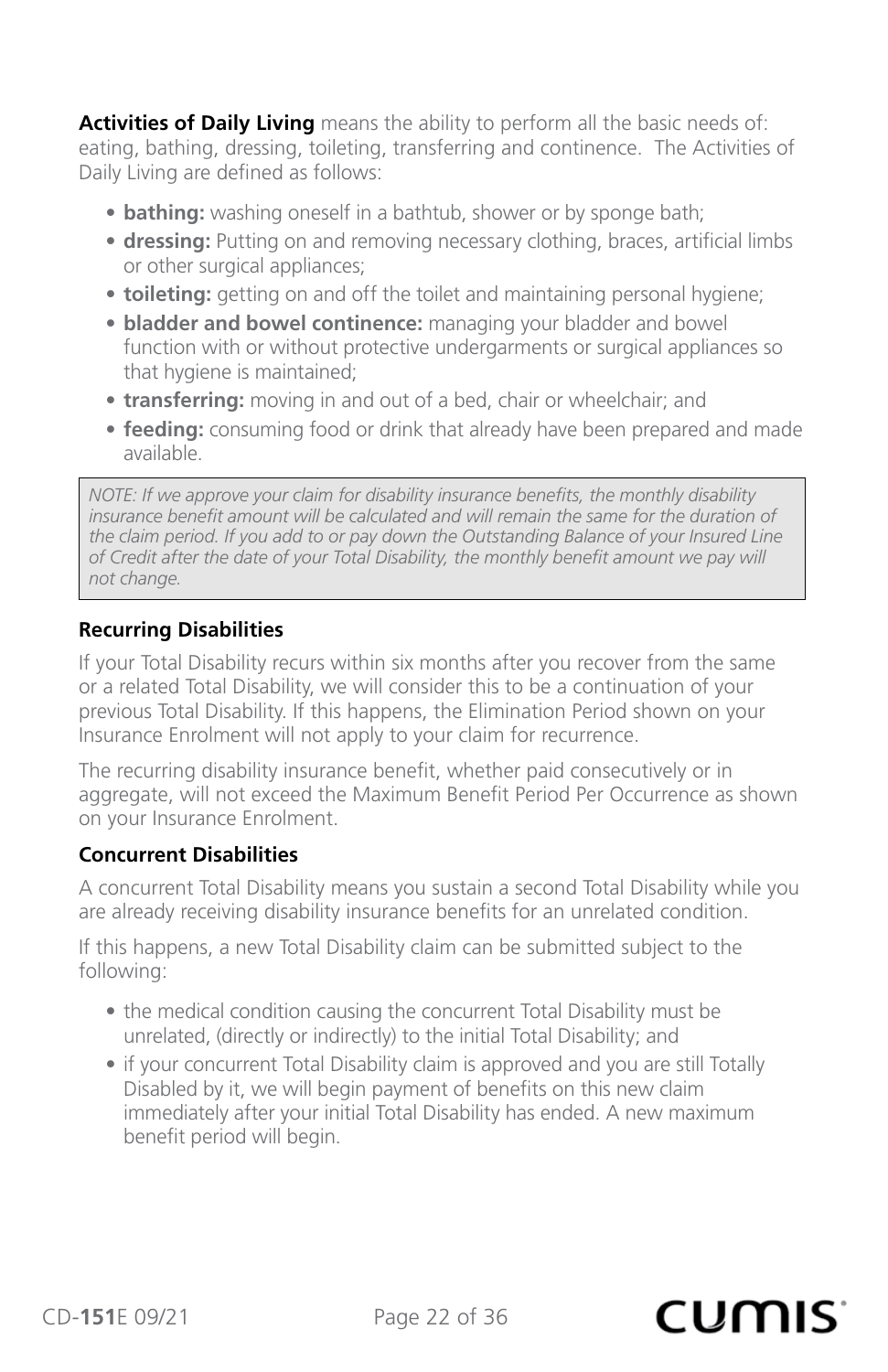## <span id="page-22-0"></span>**When Do Disability Benefits Begin?**

Once we have approved your claim, we will start paying disability insurance benefits as of the expiry of the Elimination Period.

Your monthly disability insurance benefit will be calculated as stated above under the heading: What is the Disability Insurance Benefit? This amount will not exceed the Maximum Monthly Benefit Payable shown on your Insurance Enrolment. The total amount of disability insurance benefits paid will not exceed the Maximum Cumulative Benefit Payable and is subject to the Maximum Benefit Period Per Occurrence also shown on your Insurance Enrolment.

### **EXCLUSIONS: When Your Disability Benefit Will Not Be Paid**

The disability insurance benefit will not be payable if your Total Disability:

- began prior to the Effective Date of Insurance;
- is related to any offers for disability insurance with exclusions accepted by you in writing;
- results from your normal pregnancy (that is, your pregnancy is not Diagnosed as high risk by a Licensed Physician we consider appropriate);
- began when you were confined, as a result of criminal proceedings against you, to a penal institution, government detention facility, hospital or similar institution;
- began after your insurance coverage ended;
- is related to you attempting to take your own life, regardless of your state of mind and whether you are aware or not of the result of your actions;
- is related to you committing or attempting to commit a criminal offence;
- is related to you using, ingesting or enrolled in a rehabilitation program for ingesting any drug, alcohol, poisonous substance, intoxicant and/or narcotic other than as prescribed and administered by or in accordance with the instruction of a Licensed Physician;
- is related to your operation or control of any motorized vehicle or watercraft with blood alcohol concentration in excess of legal limits in the applicable jurisdiction;
- is related to an elective surgery; or
- you or your estate representative not providing us with notice and proof of your claim within the time limits specified in this Product Guide.

**After Payment of a Critical Illness Insurance Benefit:** We will not pay a disability insurance benefit if, within 12 months of the date you were Diagnosed with a critical illness, you become Totally Disabled from any illness, disease, bodily injury, or condition (regardless of whether or not a Diagnosis has been made) related directly or indirectly to the Diagnosis for which we paid the critical illness insurance benefit.

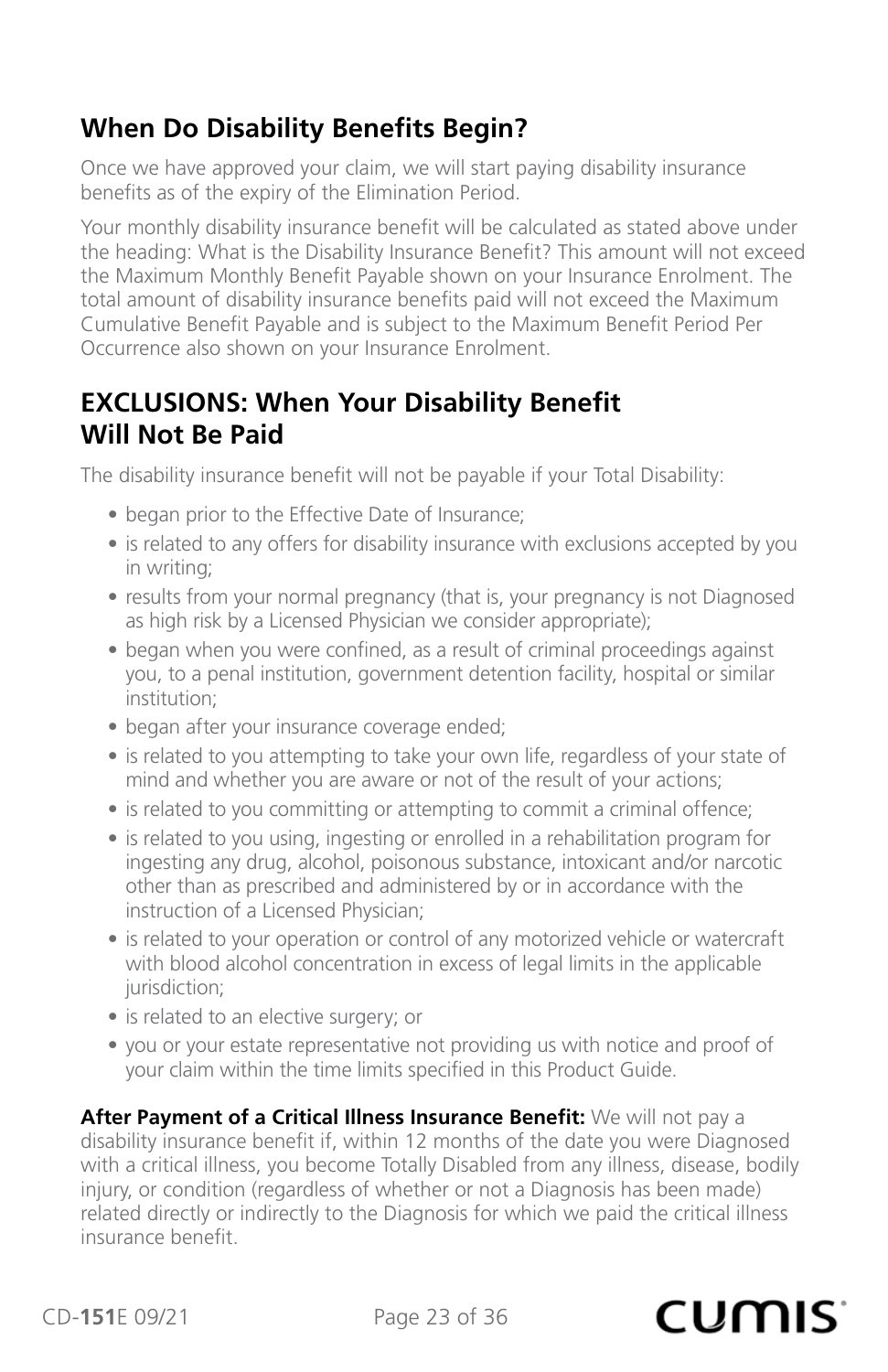## <span id="page-23-0"></span>**When Do Disability Insurance Benefits End?**

Disability insurance benefits will be paid until the earliest of the following:

- the date you are no longer Totally Disabled;
- the date disability insurance benefit payments have reached the Maximum Benefit Period Per Occurrence in months shown on your Insurance Enrolment;
- the date the cumulative total of all disability insurance benefits we have paid equals the Maximum Cumulative Benefit Payable shown on your Insurance Enrolment;
- the date your Line of Credit is paid out;
- the date you become confined, as a result of criminal proceedings against you, to a penal institution government detention facility, hospital or similar institution;
- the date you participate in any Business or occupation for wages or profit;
- you are no longer under the active care of a Physician;
- you refuse to submit to a medical exam by a Physician selected by us;
- the date you fail to provide satisfactory proof of continuing Total Disability;
- the date your insurance ends, as described under the heading: When does your insurance coverage end?; or
- the date the cumulative total of all the monthly disability insurance benefits we have paid for your Total Disability equals:
	- a) the Outstanding Balance of your Insured Line of Credit on the date of your Total Disability; or
	- b) 110 per cent of the average monthly Outstanding Balance of your Insured Line of Credit for the 12 month period preceding the date of your Total Disability.

*NOTE: If the Maximum Cumulative Benefit Payable, shown on your insurance enrolment, for disability insurance benefits has been reached, your disability insurance coverage will be terminated, and insurance premiums for this coverage will cease.*

## **Refinancing Your Line of Credit**

**Refinance** means you and the Group Policyholder agree to Refinance, replace, renew, extend or otherwise amend your Insured Line of Credit.

If you Refinance your Line of Credit, you will have the option to reapply for insurance coverage on the new Line of Credit amount, or maintain your existing Line of Credit insurance coverage.

## **What Happens On Refinancing?**

If you enrol for, and we issue insurance coverage on, the new Line of Credit amount, you will be issued a new Product Guide and Certificate of Insurance, which will replace all of the terms and conditions of your previous certificate of insurance.

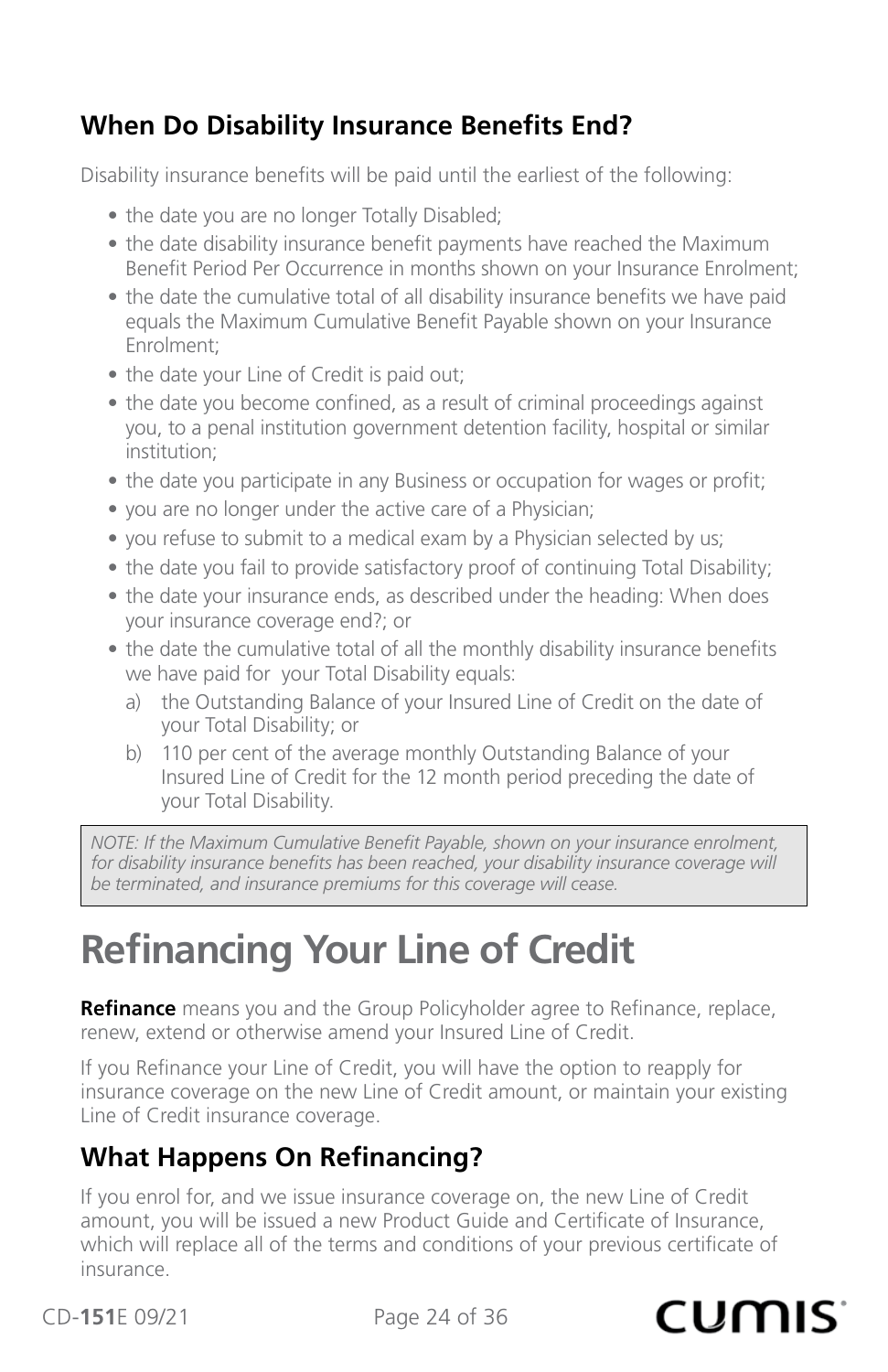If you enrol for, and we issue coverage above the Guaranteed Maximum Insurance Amount on your new Authorized Line of Credit Limit, all exclusions, restrictions and limitations for your new insurance coverage will apply as of the Effective Date of Insurance for your new insurance coverage amount(s).

*NOTE: If you Refinance, and choose not to reapply for insurance coverage, or to maintain your existing Line of Credit insurance coverage, your coverage will remain in effect until the date we receive your written cancellation request, or, where insurance coverage is provided for more than one person, the date we receive a written cancellation request from all Insureds.*

#### **Prior Coverage Recognition – (Applicable for Single Borrower Coverage Only)**

If during the authorization of a Line of Credit increase, your application for new insurance coverage is not issued, we may provide an offer to recognize the insurance coverage that was in effect immediately prior to the Authorized Line of Credit Limit increase, subject to the limits and conditions of the prior certificate.

Prior Coverage Recognition is available when only one individual has applied for Line of Credit insurance on a Refinance.

Prior Coverage Recognition will only be applicable when we receive confirmation from you in writing of our offer to maintain existing insurance coverage.

If you do not accept our offer to maintain existing insurance coverage, we will issue coverage to the Guaranteed Maximum Insurance Amount which may have different rates.

Claim payments will be calculated on the insurance coverage issued as a result of the Prior Coverage Recognition Offer.

#### **Prior Coverage Recognition Example - (Applicable for Single Borrower Coverage Only)**

You have an existing Insured Line of Credit of \$100,000. Your Authorized Line of Credit Limit has increased to \$150,000 and you have chosen to apply for life, critical illness, and disability insurance.

| Coverage type                                                                            | Life Insurance / Critical Illness Insurance /<br>Disability Insurance Coverage issued                                 |
|------------------------------------------------------------------------------------------|-----------------------------------------------------------------------------------------------------------------------|
| Original Line of Credit Amount:                                                          | \$100,000                                                                                                             |
| Authorized Line of Credit Limit<br>Increase by Group Policyholder to<br>\$150,000        | Application for insurance to be<br>processed                                                                          |
| Application for Insurance Coverage<br>Declined on Line of Credit Increase<br>(\$150,000) | Offer made to maintain existing<br>insurance coverage amount.<br>All terms and conditions of prior<br>coverage apply. |
| Offer Accepted                                                                           | Coverage = $$100,000$                                                                                                 |
| Offer Not Accepted                                                                       | Coverage = Guaranteed Maximum<br>Insurance Amount (Premium rates<br>subject to change)                                |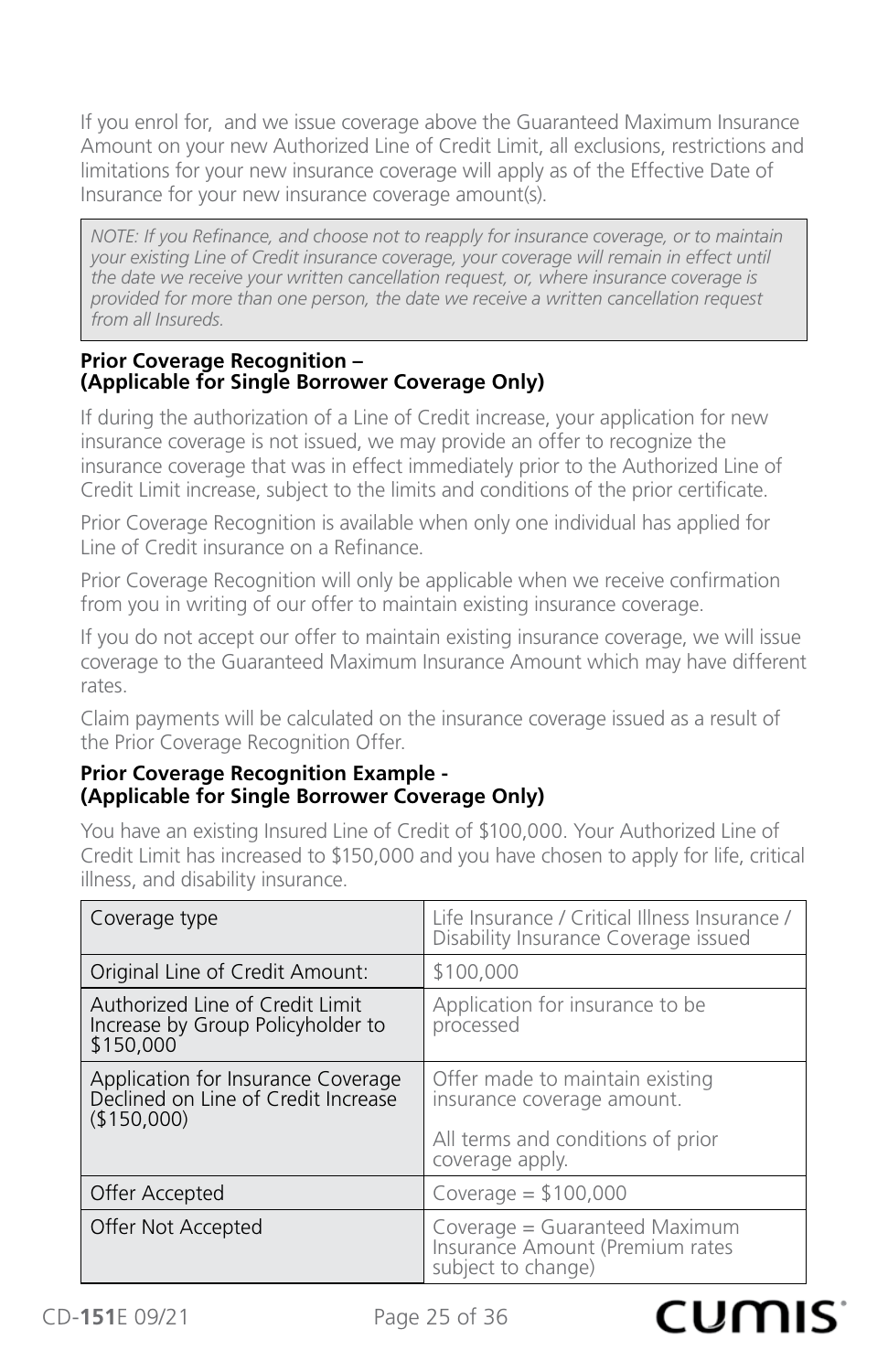## <span id="page-25-0"></span>**Refinancing Your Line of Credit While on Disability**

If you are receiving disability insurance benefits and you Refinance your Line of Credit, you may apply for disability insurance coverage on your new Line of Credit amount.

If your application for disability insurance coverage on the new Line of Credit amount is declined, as long as you are Totally Disabled, we will continue to pay disability insurance benefits to the extent of coverage under your previous certificate of insurance, and disability insurance coverage remains in force. However, your disability benefit will not exceed:

- three percent of your new insured disability coverage amount; or
- the amount specified under the Maximum Monthly Benefit Payable.

Continuation of claim payments from a prior Certificate does not apply if you are transferring your Line of Credit to another financial institution or to a different Creditor's Group Insurance product issued by Co-operators Life.

## **How To Make A Claim**

## **Notice Of Claim – Important Time Limits**

*NOTE: In the event of a claim, please contact us as soon as possible. You must provide us with notice and proof of your claim within the time limits specified in this Product Guide. If you do not do so, we may decline your claim and not pay any insurance benefits.*

The insurance claims process is different for each type of claim as described in the Proof of Claim section below. You may also obtain information on submitting a claim by visiting www.cumis.com or by contacting us directly for assistance.

CUMIS, A Division of Co-operators Life Insurance Company P.O. Box 5065, 151 North Service Road, Burlington, ON L7R 4C2 Attention: Claims Centre

Toll-free telephone: 1.800.263.9120 Toll-free confidential fax: 1.800.897.7065

Confidential email: confidential email:

## **Proof Of Claim**

#### **Life Insurance Claim**

To make a life insurance claim, the Group Policyholder is the first point of contact for your next of kin or your estate representative. The Group Policyholder has access to the required claim forms, will assist in completing those forms and will know what supporting Line of Credit information we require. Once completed, the Group Policyholder will submit the necessary documents to us and initiate the claim.

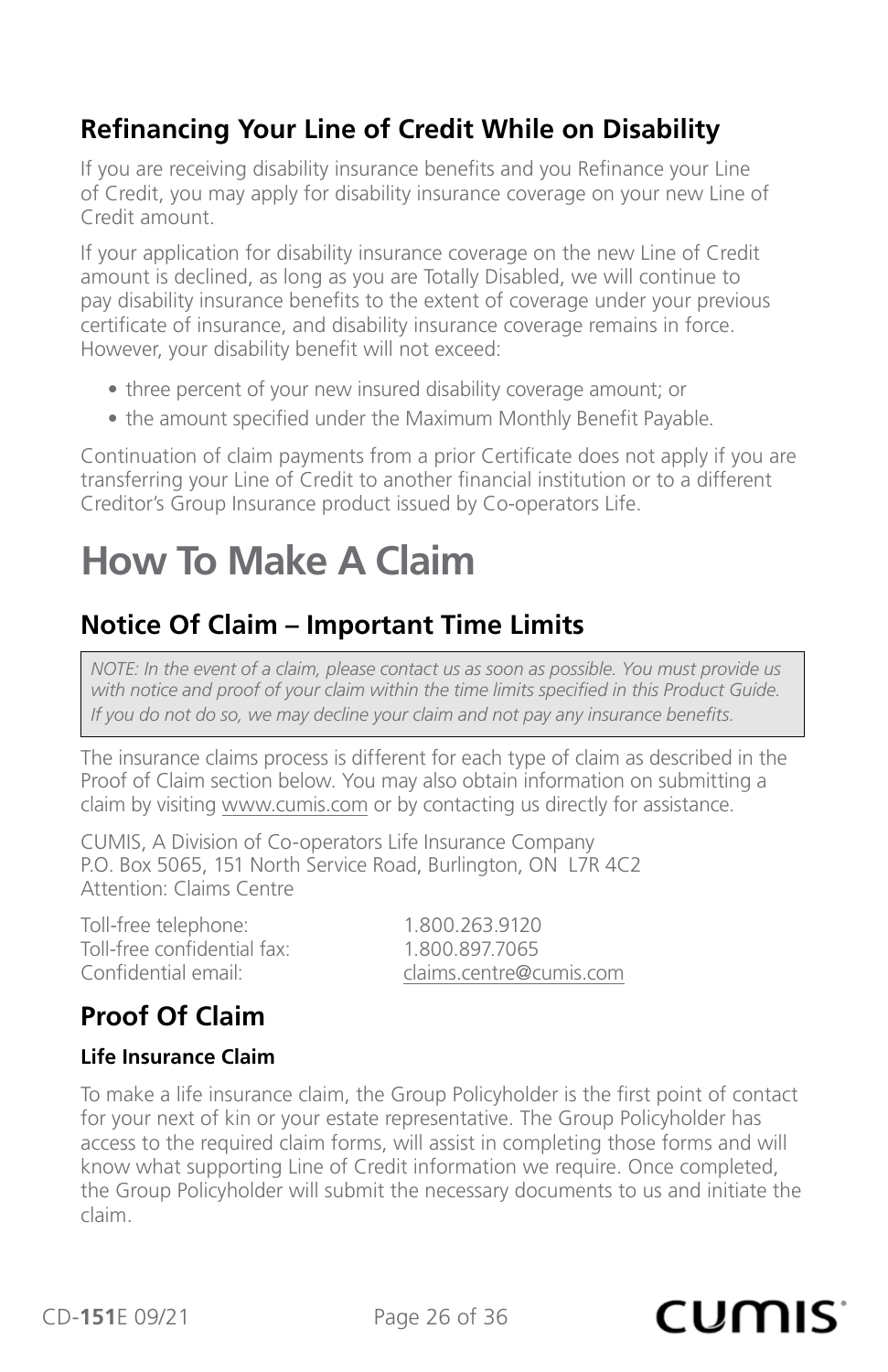<span id="page-26-0"></span>We will coordinate obtaining the required information with the Group Policyholder and your estate representative. The Group Policyholder will be notified when a claim decision has been made who will then notify your estate representative. At any time your estate representative may contact us or the Group Policyholder for the status of the claim.

*NOTE: Your estate representative must submit notice and proof of claim within one year of the date of your death. This includes proof of your death and all other supporting documentation which we require.*

#### **Living Benefit, Critical Illness Or Disability Insurance Claim**

To make a living benefit, critical illness, or disability insurance claim, contact our Claims Centre. When you make the initial call, we will start by asking you for information so we can identify you and your Line of Credit. The information we require to establish your entitlement to benefits may be different for each type of claim.

After your claim is submitted, we will let you know if we require additional documentation or information. We will also ask you to complete and return to us an authorization form so we may obtain information directly from your Physician(s), employer or other sources we consider appropriate.

Please note you will remain legally responsible to make your Line of Credit payments and pay your insurance Premium to the Group Policyholder throughout the course of any claim. We will notify you and the Group Policyholder in writing if we approve or decline your claim. If we approve your claim, we will pay the benefits described in this Product Guide. If we decline your claim, we will provide you with reasons.

*NOTE: You must provide us with written notice* **within 30 days** *of the date your claim first arises (that is, the date you were Diagnosed with a terminal illness, critical illness or you first became Totally Disabled). You must also submit proof of your claim, in a form we consider acceptable,* **within 90 days** *of the date your claim first arises. If we do not receive notice of claim within these specified time limits, you must provide a written reasonable cause for delay within one year of the date of claim, or as set out in provincial insurance legislation.*

## **Other Important Claim Information**

#### **Appealing Your Claim**

If the insurance claim is declined and there is disagreement with our decision, a formal written request to appeal may be submitted. The written request to appeal must explain why there is disagreement, and supporting documentation must be provided. Upon receipt, we will review the request and advise on our decision of the appeal.

If our decision of the appeal is not satisfactory, we will provide information on the steps which can be taken to have concerns reviewed further. This may include, if desired, contacting our designated OmbudService.

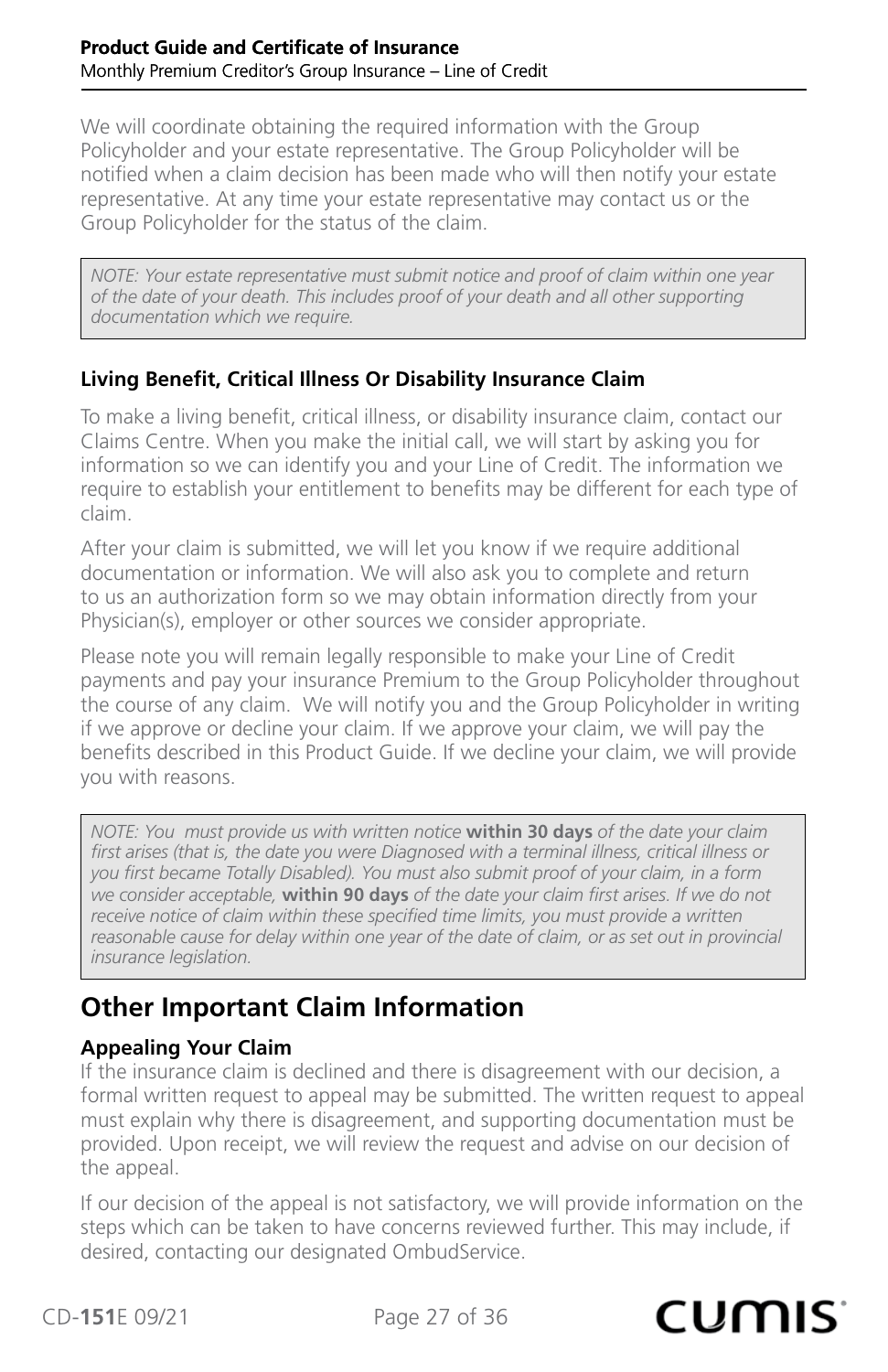<span id="page-27-0"></span>**Mail:** Ombuds Office The Co-operators Group Limited 130 Macdonell Street Guelph, ON N1H 6P8

**Email:** [ombuds@cooperators.ca](mailto:ombuds%40cooperators.ca?subject=)

**Phone:** 1.877.720.6733

**Fax:** 1.519.823.9944

If you reside in Saskatchewan, you may also contact the Superintendent of Insurance:

**Mail:** Financial and Consumer Affairs Authority of Saskatchewan Insurance and Real Estate Division Attention: Superintendent of Insurance Suite 601-1919 Saskatchewan Drive Regina, SK S4P 4H2

**Email:** [fcaa@gov.sk.ca](mailto:fcaa%40gov.sk.ca?subject=)

**Phone:** 1.306.787.67

**Fax:** 1.306.787.9006

### **Important Time Limits For Taking Legal Action**

Provincial Insurance legislation states:

Every action or proceeding against an Insurer for the recovery of insurance money payable under the contract is absolutely barred unless commenced within the time set out in the Insurance Act or other applicable legislation.

This means, if we decline your claim or terminate your insurance benefits, provincial laws strictly limit the time periods within which you may commence legal proceedings against us to recover insurance benefits. This time period starts on the date we initially decline your claim or terminate insurance benefits.

### **Simultaneous Claims**

#### **Life, Critical Illness and Living Benefit**

If more than one Insured's death or Diagnosis of a critical illness or terminal illness occurs on the same date, only one benefit will be paid based on the first Insured to claim; at which time all insurance under this Product Guide will be terminated. In no circumstances will we pay more than the Outstanding Balance on your Insured Line of Credit; nor will the benefit payable exceed the Maximum Insurance Available.

#### **Disability**

If more than one Insured has a Total Disability claim at the same time, under the same Line of Credit, only one benefit will be paid at a time, regardless of the number of individuals insured on the Line of Credit. The benefit paid will be limited to the Maximum Benefit Period Per Occurrence and the Maximum Monthly Benefit Payable.

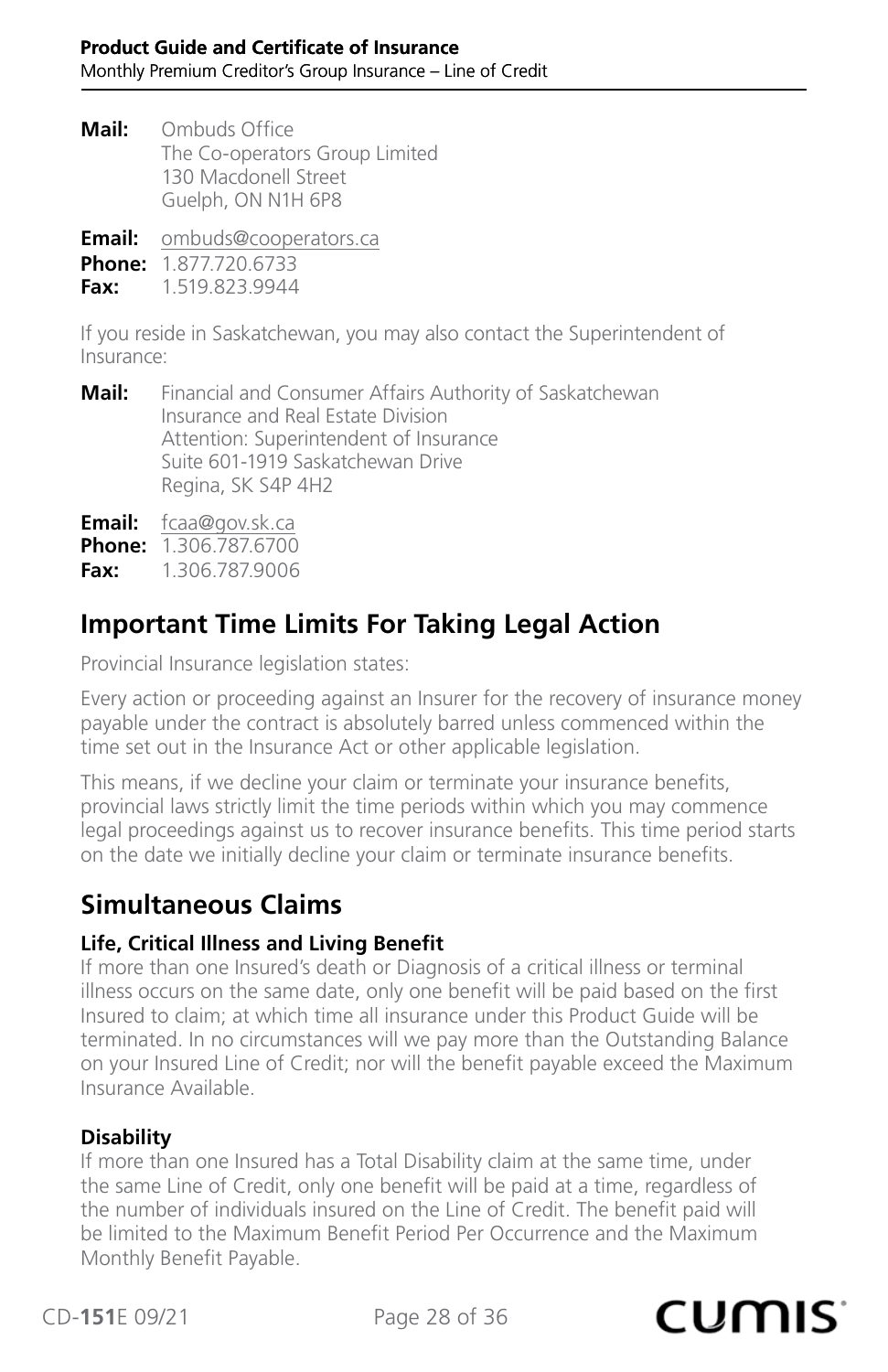#### <span id="page-28-0"></span>**Rights Of Examination**

We may ask you to have a medical examination by a Physician of our choice. We will pay for this examination, but will not pay any benefits if you refuse to have the examination.

## **Additional Information About Your Insurance**

## **About Your Insurance Premium**

**Premium** means the total premium payable for all insurance coverage(s) for which you have elected to enrol and we have issued. The Premium is considered to be the cost of your insurance.

Your monthly insurance Premium is calculated based on your attained age at the end of each billing period and the Outstanding Balance of your Insured Line of Credit Loan for the previous month, as calculated by the Group Policyholder. This means, your monthly premium rates will increase with age according to age bands, each of which is generally five years. For example: ages 26 to 30, ages 30 to 35, ages 36 to 40, etc. Your insurance Premium is calculated for each type of insurance for which you enrol and we issue coverage. Further information about the monthly premium and age banded rates is available from the Group Policyholder.

If your Authorized Line of Credit Limit is more than the amount of insurance coverage we have issued to you, your monthly insurance Premium will be based on the amount of insurance we have issued.

#### **Premium Payments**

Each month, your insurance Premium, plus applicable taxes, is payable to Co-operators Life and is withdrawn from the account you specified, and in accordance with terms on your Insurance Enrolment.

If the average Outstanding Balance on your Insured Line of Credit is zero in any given month, no Premium is charged.

#### **Missed Premium Payments and Grace Period**

To keep your insurance in force, your Premium must be paid when due.

#### **Grace Period**

If your Premium is not paid when due and remains unpaid, your insurance coverage will remain in force for a Grace Period of 75 days. After this time, your insurance will lapse (that is, automatically end) and you will not have any insurance coverage under this Product Guide.

The Grace Period will not apply if this Policy is terminated by us or by the Group Policyholder.

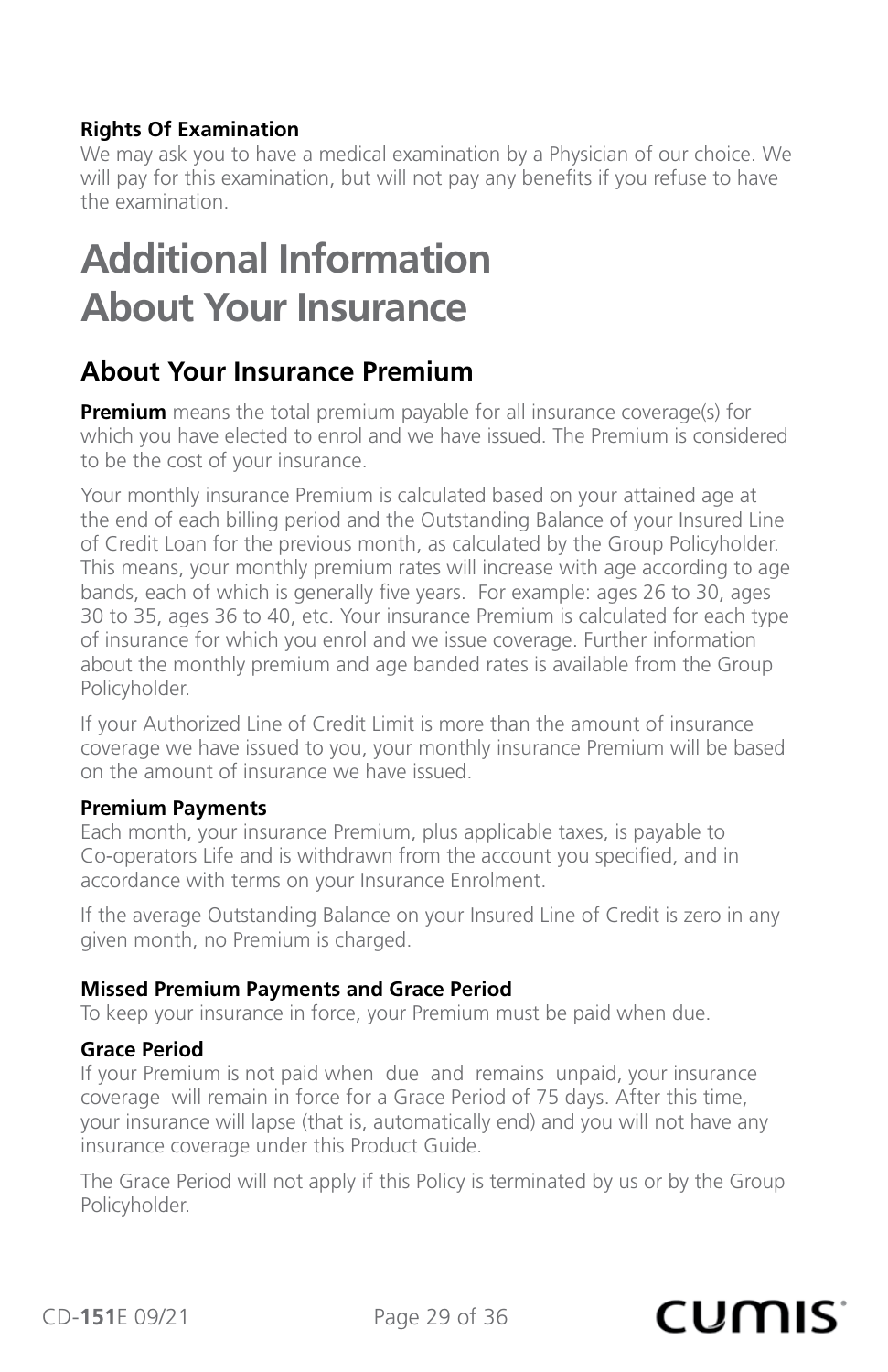#### <span id="page-29-0"></span>**Claim arising during Grace Period**

If you die, become Totally Disabled or are Diagnosed with a critical illness or terminal illness during the Grace Period, we will calculate any insurance benefits that may be payable based on the end of the period to which your last payment of Premium applied. We may also deduct any unpaid Premium from any insurance benefits that may be payable.

#### **Multi Insured Discount**

A Premium discount will apply if more than one Insured, as shown on your Insurance Enrolment, has been issued coverage for the same type of insurance on the Line of Credit.

Premium will be calculated for each Insured and added together. The discount will be applied on the total Premium and will be adjusted according to the number of Insureds with the same type of benefit.

#### **Premium Rate Changes**

Under the terms of the Group Policy, we may change Premium rates on written notice to the Group Policyholder. Written notice will also be sent to you by regular mail to your address as it appears on file, at least 30 days before the Premium rate is changed. Except in cases where a change in legislation or regulation directly affects the insurance coverage provided under the Group Policy, the Premium rate will not be changed more than once in any twelve (12) month period.

## **Cancellation Of Certificate Or Policy**

We reserve the right to cancel the Group Policy. If this happens, your Group Policyholder will notify you at least 30 days before the effective date of cancellation, and we will honour all valid claims arising before that date.

#### **Currency**

All amounts payable to or by us shall be in Canadian dollars.

### **Material Misrepresentation**

A material misrepresentation occurs if you do not answer required health, smoking status or other questions correctly or completely (that is, if you fail to disclose information or give incorrect information relating to your Insurance Enrolment or at time of claim) and we provide you with insurance coverage that we would not have issued if you answered the questions correctly and completely.

If you misrepresent information which is material or important to your insurance, your insurance may be void from the beginning and treated as if never in force. In case of misrepresentation, we would decline your insurance coverage, deny any pending claim, and except for fraud, refund your Premium less our applicable processing fee.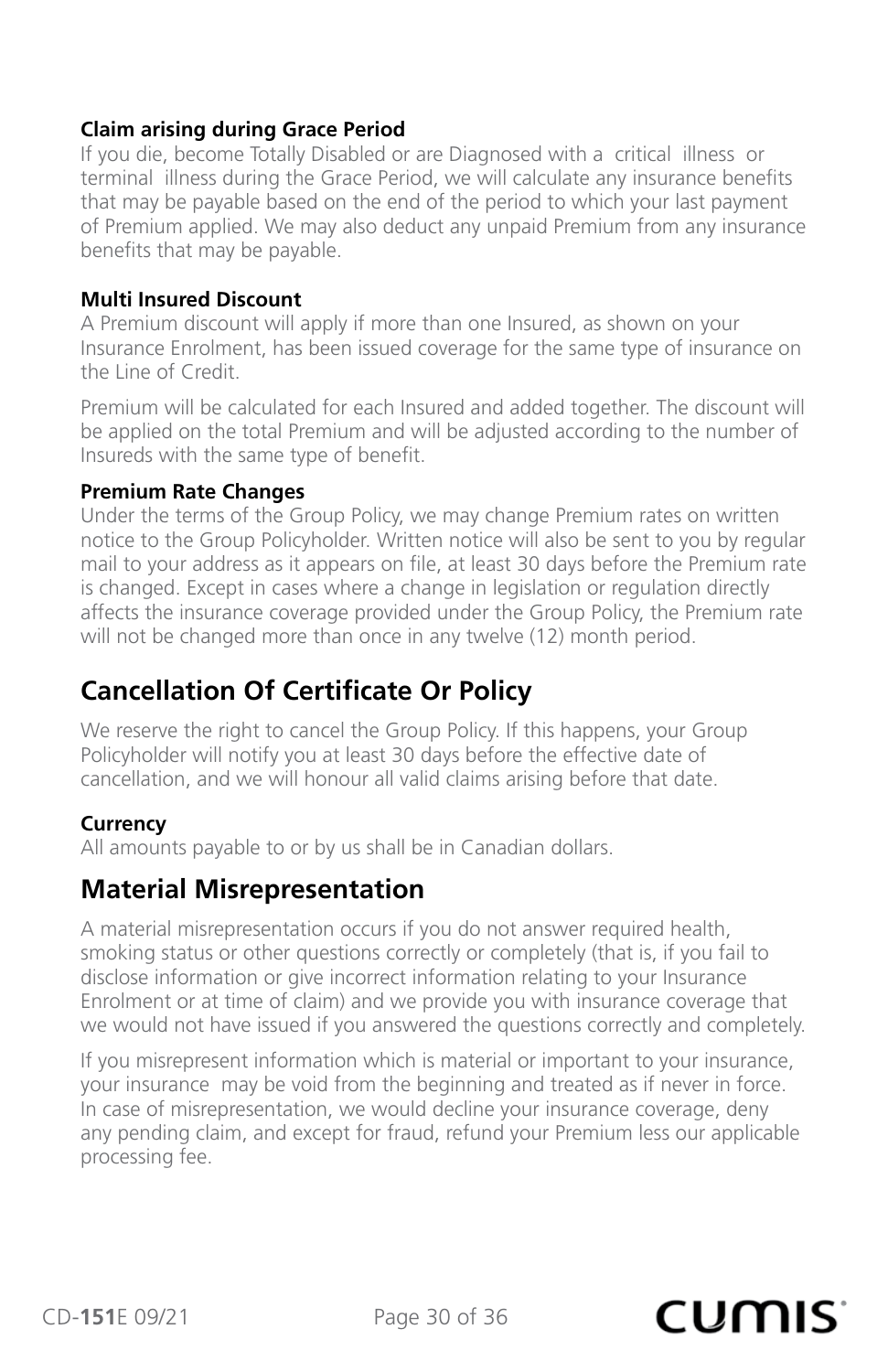### <span id="page-30-0"></span>**Misstatement Of Age**

If you misstated your age on your Insurance Enrolment and as a result your correct age would have made you ineligible for Monthly Premium Creditor's Group insurance coverage, the liability of Co-operators Life Insurance Company is limited to a refund of Premium paid, and your insurance will be void as if it never existed.

If you would have been eligible for coverage based upon your correct age, we will make any adjustments to insurance benefits, Premium or term that are necessary to continue coverage.

### **Misrepresentation of Smoking Status**

If you misstated your smoking status or habits on your Insurance Enrolment, we will consider this a material misrepresentation and your insurance would be void from the beginning (that is, treated as if never in force). If this happened, we would decline your claim and, except for fraud, refund your Premium, less our applicable processing fee.

## **Contestability Of Coverage**

#### **Contestability Period**

If you make a claim for insurance benefits within the first two years of coverage, we will review the information you provided in your Insurance Enrolment to confirm that it is correct and complete. We will determine whether or not material misrepresentation is applicable.

Except if you misstate your age or smoking status on your Insurance Enrolment, once your insurance has been in force for more than two years, we will generally only review your information if there is evidence of fraud. This two-year period is sometimes referred to as the Contestability Period and is a concept set out in provincial insurance legislation.

## **If You Have a Complaint**

There may be times when you feel we haven't met your expectations, and we welcome the opportunity to try to make things right. If you have a concern about your claim, policy or the service you've received, there are simple steps you can take to have your voice heard. To get started, please visit our company website for further details on our complaint handling process. [https://www.cumis.com/en/](https://www.cumis.com/en/about-cumis/Pages/credit-mortgage-protection-complaint-resolution-process.aspx) [about-cumis/Pages/credit-mortgage-protection-complaint-resolution-process.aspx](https://www.cumis.com/en/about-cumis/Pages/credit-mortgage-protection-complaint-resolution-process.aspx)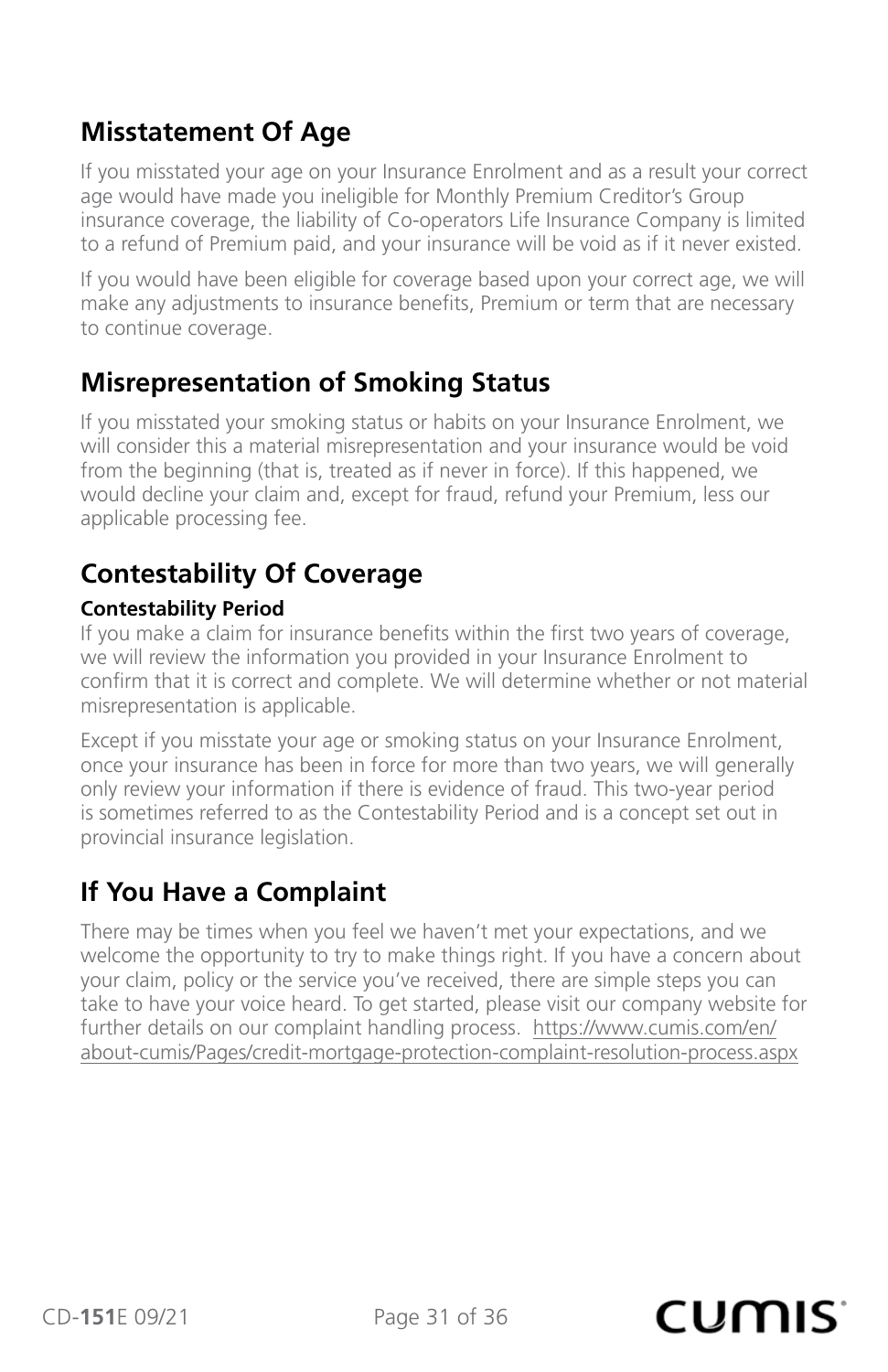## <span id="page-31-0"></span>**How To Cancel Insurance Coverage**

Your insurance coverage with Co-operators Life is entirely voluntary and you may cancel it at any time.

However, you should keep in mind any conditions on your Line of Credit which may require you to obtain insurance for the security of the Group Policyholder.

To cancel your insurance, please contact the Group Policyholder Contact shown on your Insurance Enrolment.

If you cancel your insurance coverage within 30 days of your Effective Date of Insurance, provided no claim has been made, you will receive a full refund of any Premium that you have paid, and the insurance coverage will be deemed never to have been in force.

You may also cancel this insurance any time after the 30 day review period, in accordance with this Product Guide, with no Premium refund, unless required by law.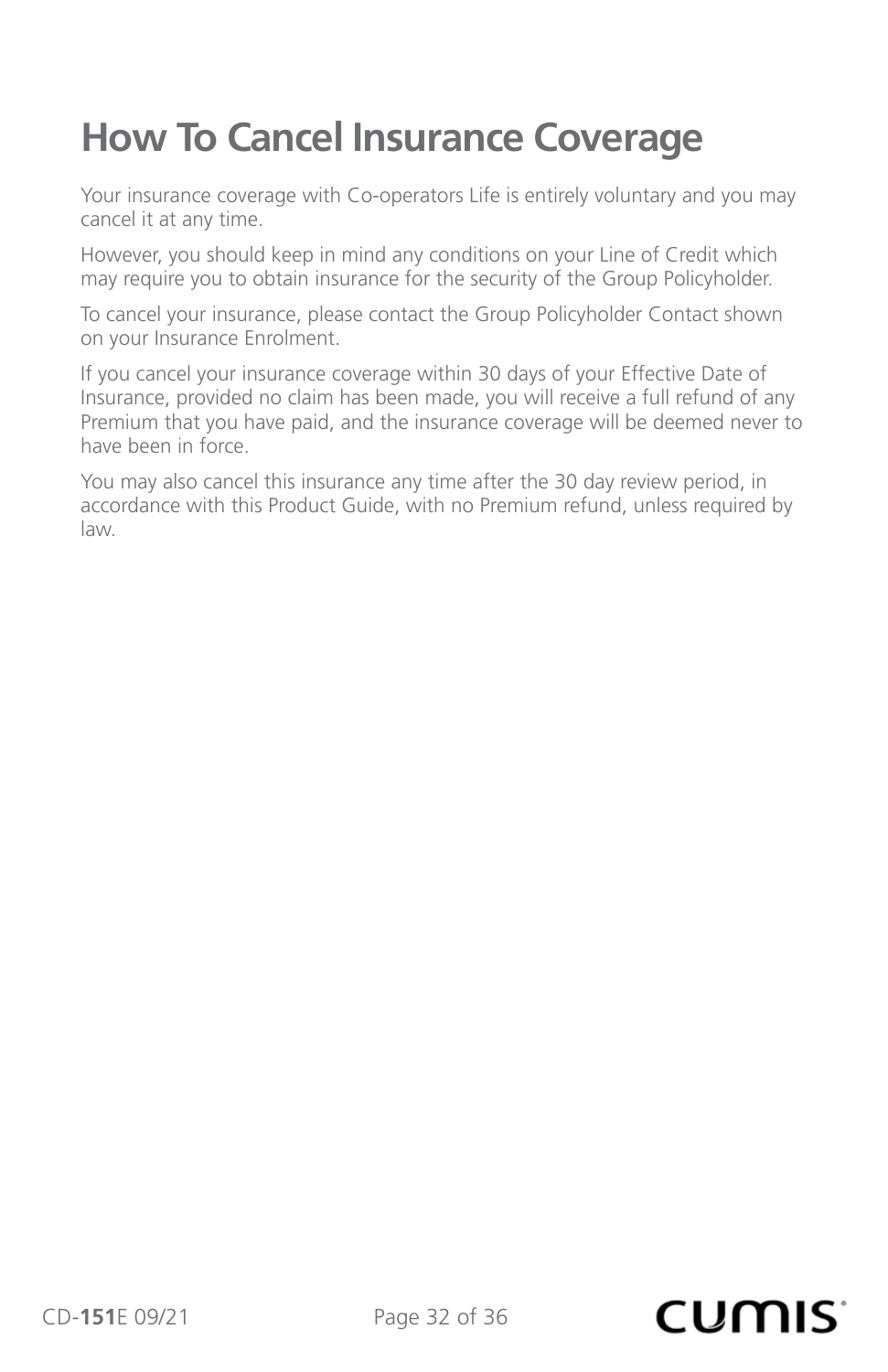## <span id="page-32-0"></span>**Definitions**

*In this Product Guide, certain words and phrases have specific meanings. These terms are explained in this section and in other places throughout this document.*

**Accident** means a violent, external incident that is sudden, involuntary and unforeseen, causing bodily injuries directly and independently of any other cause. Accident does not include sickness, disease or any naturally occurring conditions.

**Accrued Interest** is the interest owing on the Outstanding Balance of your Insured Line of Credit from the date of the last payment, as determined by the Group Policyholder, to the date of your death or the Date of Diagnosis of your critical illness or terminal illness, depending on the insurance benefit payable, not to exceed 180 days.

**Actively at Work** means you were working at any occupation for wages or profit and were capable of carrying out the substantial and material duties of that occupation for at least 20 hours per week for two consecutive weeks immediately preceding the Effective Date of Insurance or Requested Effective Date shown on your Insurance Enrolment; or, if not, at any time between the Effective Date of Insurance or Requested Effective Date shown on your Insurance Enrolment and the date of Total Disability.

**Activities of Daily Living** has the meaning ascribed to it under section "Terms Specific to Disability and What They Mean".

**Appropriate Medical Care** means you are undergoing available medical treatment. This includes, but is not limited to, taking pills or any prescription medication, receiving injections for any condition, and undergoing investigative medical tests for the illness, disease or bodily injury for which you have made your claim. The treatment must be effective, as determined by us, in assisting you with rehabilitation and restoration of functional capacity on a timely

basis, including, but not limited to, participation in an occupational therapy program, physiotherapy, psychological or psychiatric counseling, or a pain behaviour modification program.

#### **Authorized Line of Credit Limit**

means the maximum amount of funds which you may borrow on your Line of Credit, as authorized and approved by the Group Policyholder as of the date you apply for insurance coverage.

**Business** means a sole proprietorship, partnership, corporation or other entity operating a business or farm that is indebted to the Group Policyholder under a Line of Credit.

**Cheques in Transit** means any cheques you have written or any debits you have authorized on your Line of Credit prior to the date of your death, Total Disability, Date of Diagnosis of terminal illness or critical illness, and which are processed within 15 days of that date, up to a maximum cumulative total of \$5,000.

**Date of Diagnosis** means the date in which a final Diagnosis is made following the completion of testing and, in the presence of cancer, the date confirmed through biopsies, in order to determine the presence and extent of a certain disease or condition.

**Diagnosis** and **Diagnosed** mean a definitive written Diagnosis of a medical condition made by a Licensed Physician qualified to make that Diagnosis.

**Effective Date of Insurance** means the later of Effective Date of Insurance or Requested Effective Date indicated on your Insurance Enrolment, or, the date you have been notified by us in writing that your insurance coverage has been issued.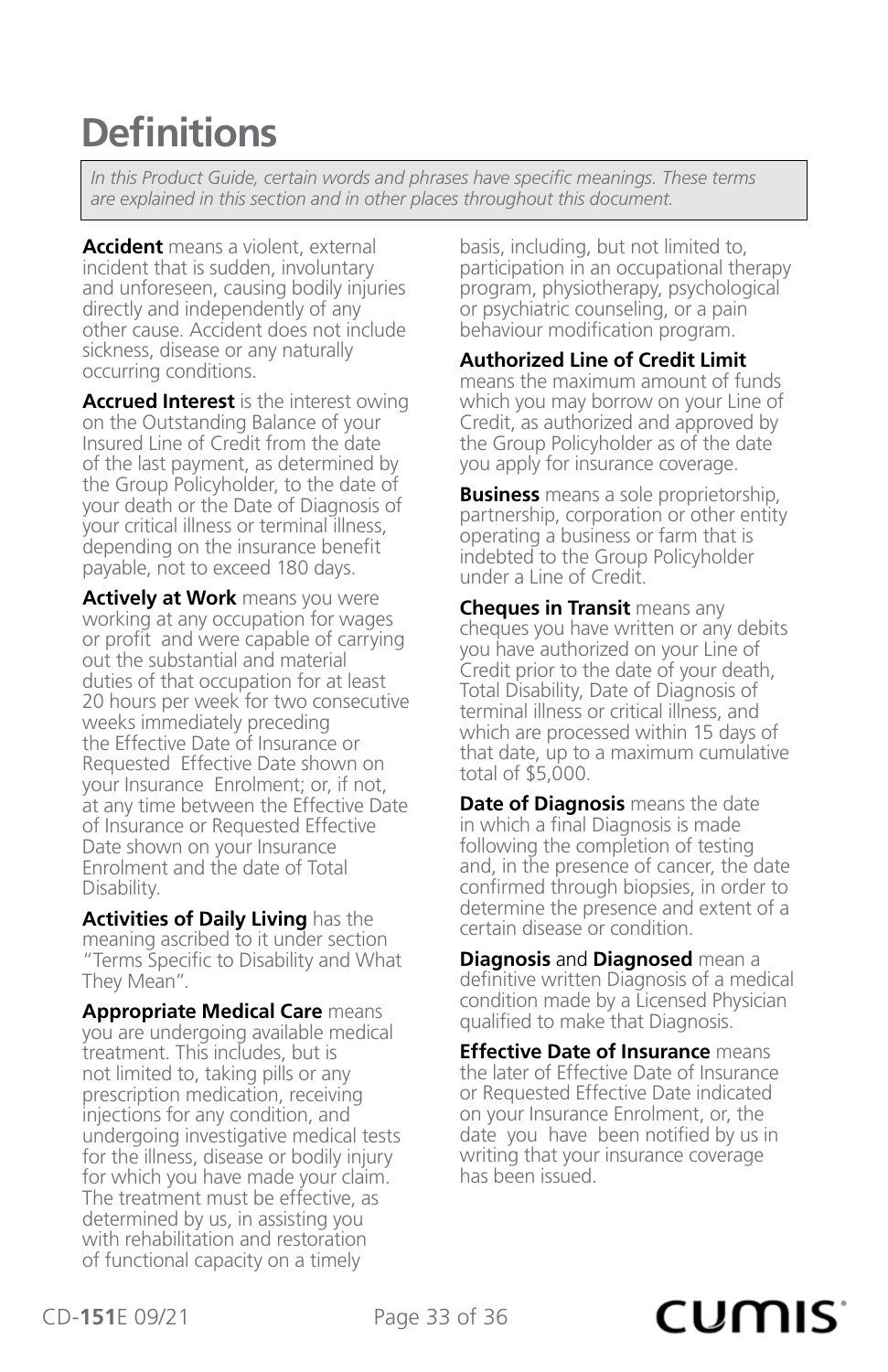**Elimination Period** is like a waiting period and is counted as a consecutive number of days beginning on the date of your Total Disability; and can be either **Non-Retroactive** or **Retroactive**. We will start paying insurance benefits as of the expiry of the Elimination Period.

- a) **Non-Retroactive Elimination Period** means we will not pay benefits retroactively to the start of your Total Disability.
- b) **Retroactive** means we will pay insurance benefits retroactively to the start of your Total Disability.

**Employed** and **Employment** mean working for an employer who pays you wages or a salary. Employed does not include being Self-Employed.

**Grace Period** means the period of time your Premium is not paid when due and remains unpaid.

**Group Policy** means the creditor's group insurance policy issued by Co-operators Life to the Group Policyholder which makes life insurance, critical illness insurance and disability insurance available to all eligible individuals who choose to enrol and pay the required Premium.

**Group Policyholder** means the Group Policyholder specified on your Insurance Enrolment.

**Health Care Practitioner** means a person lawfully entitled to provide insured health services, as defined under the Canada Health Act.

**Insurance Enrolment** means the form completed and signed by you to enrol for one or more types of insurance available under the Group Policy.

**Insured** means an individual, including you, who has enrolled and has met all eligibility requirements for one or more types of insurance under the Group Policy.

**Insured Line of Credit** means the amount of your Line of Credit for which we have issued insurance coverage for you and for which you have paid the required monthly Premium. The amount of insurance coverage on your Line of Credit may be less than your Authorized Line of Credit Limit.

#### **Licensed Physician** or **Physician**

means a person who is legally licensed to practice medicine by the licensing authority of the provincial jurisdiction in which he or she is practicing within the scope of his or her licensed authority.

**Line of Credit** means the Line of Credit granted to you by the Group Policyholder, as of the Effective Date of Insurance or Requested Effective Date shown on your Insurance Enrolment, which permits you to borrow funds up to your Authorized Line of Credit Limit, make repayments in any amount at any time, and obtain any number of re-advances as long as your Authorized Line of Credit Limit is not exceeded.

**Medical Advice or Treatment** means consultation with any Licensed Physician or registered Health Care Practitioner. This includes, but is not limited to, medical or paramedical treatment and investigative tests, taking pills or any prescription medication, or receiving injections, for any condition related to the illness, disease or bodily injury for which you have made a claim.

**Outstanding Balance** means the Outstanding Balance of your Insured Line of Credit, as calculated by the Group Policyholder, upon which the monthly Premium is calculated and payable.

**Premium** means the total premium payable for all insurance coverage(s) for which you have elected to enrol and we have issued. The Premium is considered to be the cost of your insurance.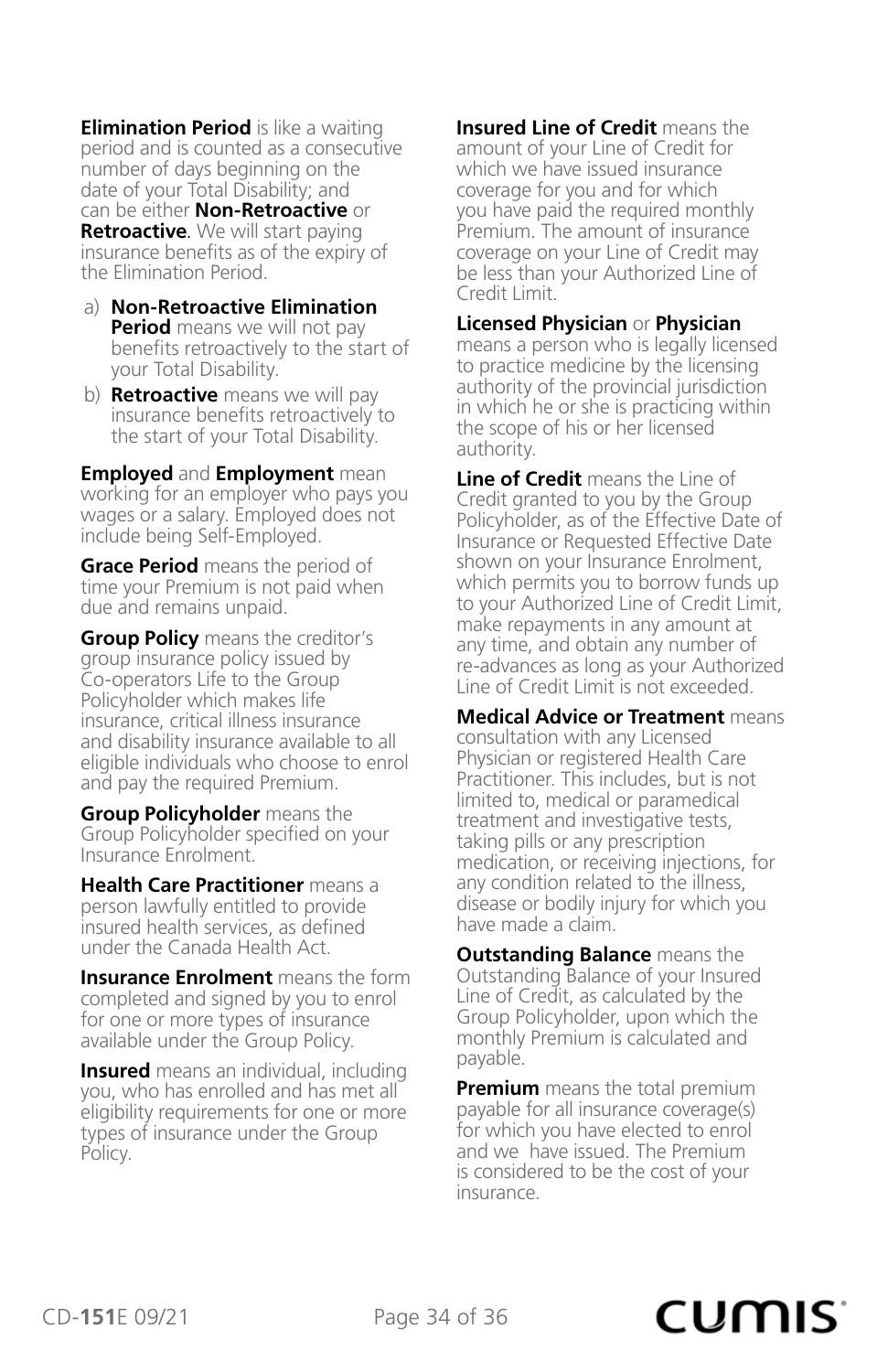**Principal Occupation** means the occupation from which you derived at least 75 per cent of your gross pay for the 12 month period immediately preceding the date of your Total Disability.

**Recurring Disabilities** has the meaning ascribed to it under section "What Is A Disability?".

**Refinance** means you and the Group Policyholder agree to Refinance, replace, renew, extend or otherwise amend your Insured Line of Credit.

**Requested Effective Date** is the date you have applied for each type of insurance as shown on your Insurance Enrolment if your Authorized Line of Credit Limit is greater than the Guaranteed Maximum Insurance Amount.

**Seasonal Employee** means your occupation is solely and directly subject to specific, identifiable and predictable periods of time during each calendar year when work is unavailable due to seasonal changes in the weather or other natural, non-economic factors which limit the period of time during which you are able to perform your occupation.

**Self-Employed** means working for income derived directly from a Business you own, including a trade, occupation, profession, partnership, corporation or other entity in which you have an ownership interest of sufficient magnitude to influence, control or direct your continuing and future Employment.

**Settlement Interest** means interest on the Outstanding Balance of your Insured Line of Credit which we will pay as part of the insurance benefit. It is calculated, at a rate and for a term as determined by us, from the date of your death or the Date of Diagnosis of your critical illness or terminal illness, depending on the insurance benefit payable, not to exceed 90 days.

**Specialist** means a Licensed Physician who has been trained in the specific area of medicine relevant to the covered critical illness condition for which a benefit is being claimed and who has been certified by a specialty examining board. In the absence or unavailability of a Specialist and as approved by us, a condition may be Diagnosed by a qualified Licensed Physician practicing in Canada.

**Suicide** means you die as a result of attempting to take your own life, regardless of your state of mind and whether you are aware or not of the result of your actions, within two years after the Effective Date of Insurance.